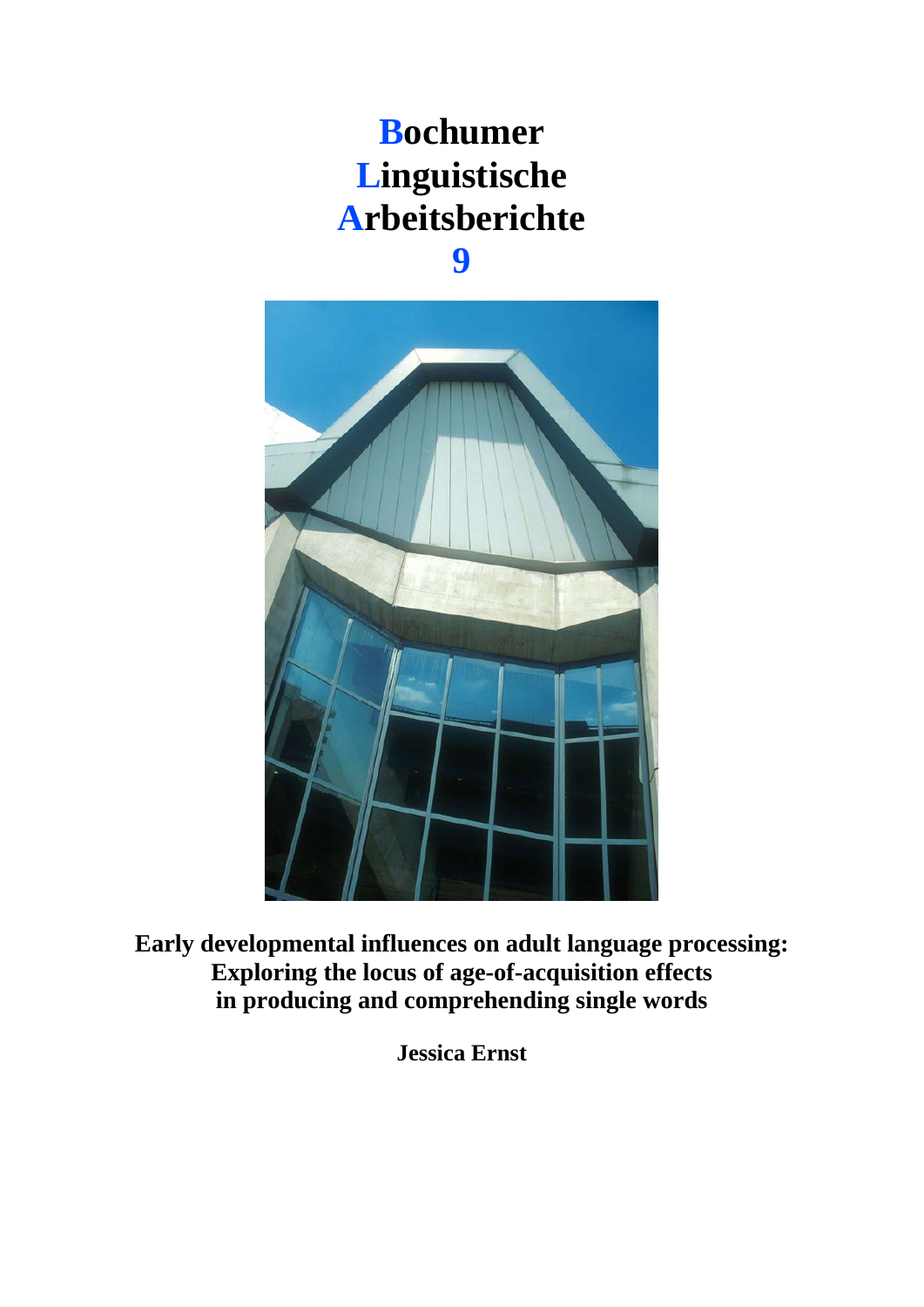# Bochumer Linguistische Arbeitsberichte



## Herausgeber: Stefanie Dipper & Björn Rothstein

Die online publizierte Reihe "Bochumer Linguistische Arbeitsberichte" (BLA) gibt in unregelmäßigen Abständen Forschungsberichte, Abschluss- oder sonstige Arbeiten der Bochumer Linguistik heraus, die einfach und schnell der Öffentlichkeit zugänglich gemacht werden sollen. Sie können zu einem späteren Zeitpunkt an einem anderen Publikationsort erscheinen. Der thematische Schwerpunkt der Reihe liegt auf Arbeiten aus den Bereichen der Computerlinguistik, der allgemeinen und theoretischen Sprachwissenschaft und der Psycholinguistik.

The online publication series "Bochumer Linguistische Arbeitsberichte" (BLA) releases at irregular intervals research reports, theses, and various other academic works from the Bochum Linguistics Department, which are to be made easily and promptly available for the public. At a later stage, they can also be published by other publishing companies. The thematic focus of the series lies on works from the fields of computational linguistics, general and theoretical linguistics, and psycholinguistics.

© Das Copyright verbleibt beim Autor.

## **Band 9 (Januar 2012)**

Herausgeber: Stefanie Dipper Sprachwissenschaftliches Institut Ruhr-Universität Bochum Universitätsstr. 150 44801 Bochum

> Björn Rothstein Germanistisches Institut Ruhr-Universität Bochum Universitätsstr. 150 44801 Bochum

Erscheinungsjahr 2012 **ISSN 2190-0949**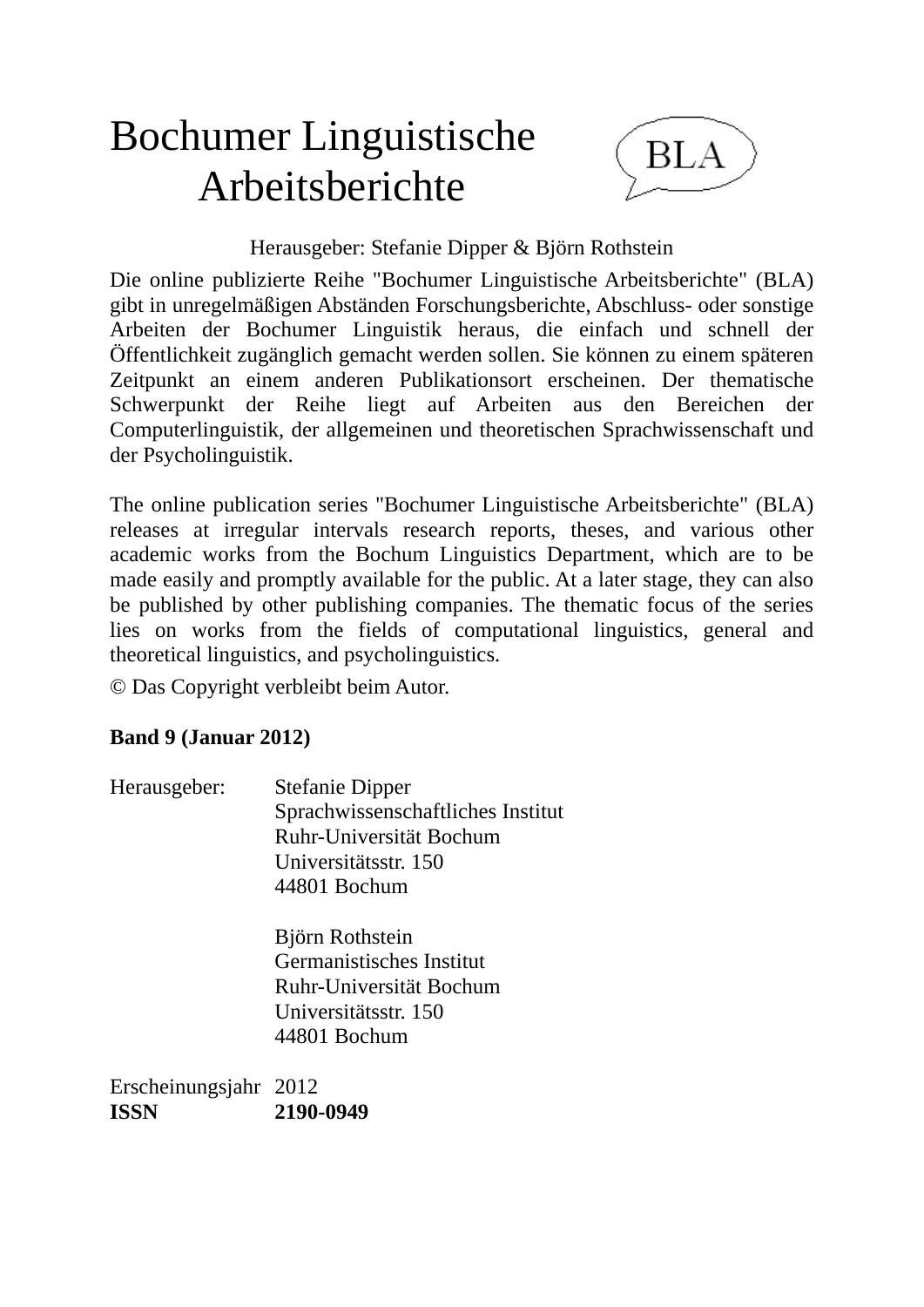#### **Table of Contents**

| 3 AoA effects in experimental research: confounds and other difficulties3        |  |
|----------------------------------------------------------------------------------|--|
|                                                                                  |  |
|                                                                                  |  |
|                                                                                  |  |
|                                                                                  |  |
|                                                                                  |  |
|                                                                                  |  |
|                                                                                  |  |
|                                                                                  |  |
|                                                                                  |  |
|                                                                                  |  |
|                                                                                  |  |
|                                                                                  |  |
|                                                                                  |  |
|                                                                                  |  |
|                                                                                  |  |
|                                                                                  |  |
|                                                                                  |  |
|                                                                                  |  |
|                                                                                  |  |
|                                                                                  |  |
|                                                                                  |  |
|                                                                                  |  |
| 5.4.3 Order of acquisition effects as inherent feature of any learning process20 |  |
|                                                                                  |  |
|                                                                                  |  |
|                                                                                  |  |
|                                                                                  |  |
|                                                                                  |  |
|                                                                                  |  |
|                                                                                  |  |
|                                                                                  |  |
|                                                                                  |  |
|                                                                                  |  |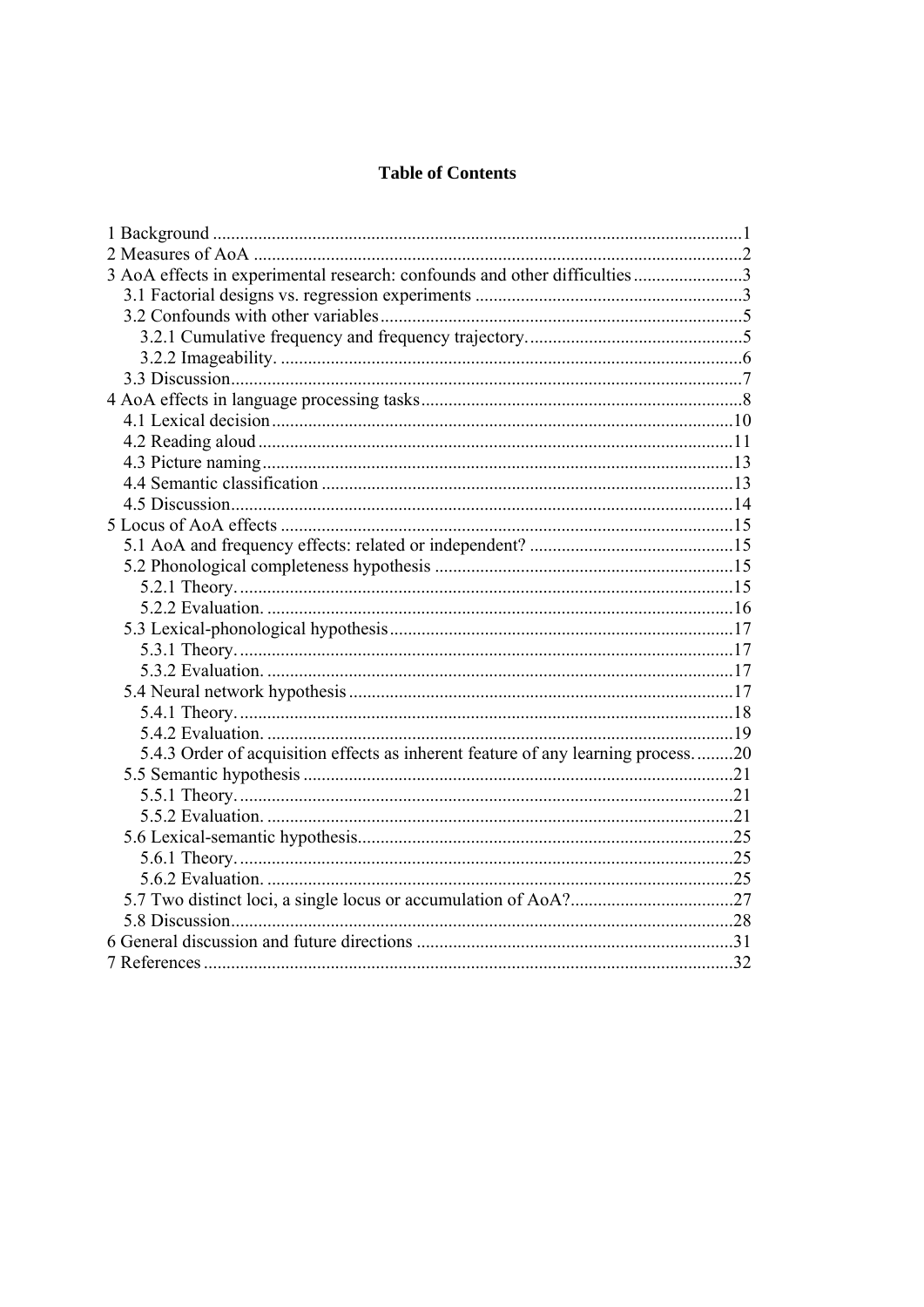#### **1 Background**

The comprehension and production of single words involve a variety of processing stages. Which stages need to be accessed differs depending on whether objects (pictures in an experimental environment) or words are supposed to be named. Naming tasks are often employed in psycholinguistic studies in order to provide an insight into the function of mental processes during word production. Differences in naming latencies and naming accuracy between words suggest that the retrieval of some lexical items is easier or more difficult in contrast to others. The relative ease of word retrieval has been found to be strongly influenced by properties of these words, such as familiarity and written or spoken frequency.

 Exploring which variables affect naming speed and accuracy will allow gaining more information about the storage and processing of words in general. If a variable has a discernable effect on a specific experimental task, the localization of this effect is of interest for psycholinguistic research. This is because finding the locus of the effect can help specify models of speech production with respect to what processes occur at which stage of lexical retrieval. Additionally, identifying which variables influence language processing is inevitable in order to control for these variables when necessary. Otherwise variance in naming latencies could not be explained by the variable that was to be tested because other, uncontrolled variables could have altered the results.

 It is widely agreed that factors like frequency, imageability, neighborhood density, familiarity, and word length affect naming latencies and have to be taken into account when investigating single word production. One variable that was not recognized as a possible factor and dismissed as being another form of frequency effect in earlier research has gained more attention in recent years: The age at which a word is acquired has been found to have an effect on a variety of experimental tasks that investigate single word production (for recent reviews see Juhasz, 2005; Johnston & Barry, 2006). Most children will acquire the word "cat" earlier than the word "tiger" and this again will be acquired earlier than the word "leopard". Studies using the age of acquisition (AoA) of a word as an independent variable have found robust effects on participants naming performances, suggesting that early acquired words, like cat, are named faster and seem to be more resistant to errors than late acquired words, like leopard.

 In the literature, this AoA effect has led to very diverse propositions concerning its actual relevance, ranging from ignoring the existence of AoA effects (Balota, Cortese, Sergent-Marshall, Spieler & Yap, 2004) over the reinterpretation of frequency effects as actually being AoA effects (Morrison & Ellis, 1995) to making it an inherent property of any learning mechanism or giving it a central role in the building of semantic networks (Ellis & Lambon Ralph, 2000; Steyvers &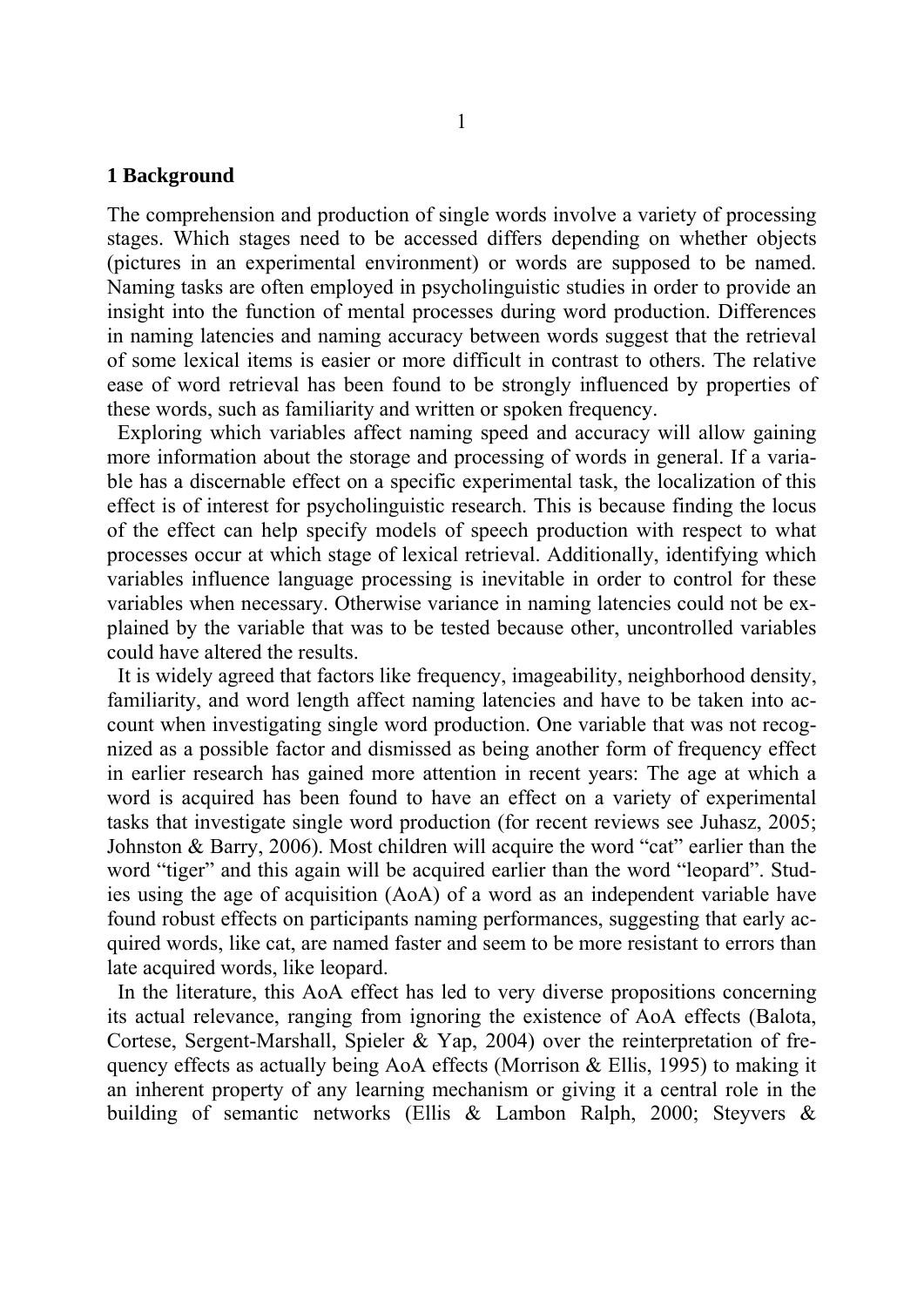Tenenbaum, 2005). Regarding the locus of AoA effects, different hypotheses have been put forward based on findings of various studies that used different experimental tasks, such as lexical decision, semantic classification, picture and word naming. Considering a range of difficulties that arise with AoA as a variable in experimental setups, I will evaluate these hypotheses with regard to how accurately they can predict experimental evidence.

#### **2 Measures of AoA**

The age at which a child acquires a word is influenced by many different external factors that vary across individuals. It can be assumed that children tend to acquire those words early in life that are relevant to their learning environment. Reilly, Chrysikou & Ramey (2007) investigated which variables contribute to AoA, i.e. which factors influence whether a word will be acquired early or late. Using AoA as criterion, they found that the following eight out of ten predictors exerted significant influences on AoA and can therefore be seen as affecting the age at which a certain word will be acquired: etymology, familiarity, hypertext frequency, imageability, phonological neighborhood density, number of consonant clusters, number of syllables and word stress. These predictors accounted for 76% of the variability of AoA.

 It is also important to note that whenever AoA effects are examined, the values that can be used are only rough estimates of the actual age at which words are acquired. However, as will be discussed in this section, these estimates do seem to mirror the actual objective AoA reliably. Two different methods can be applied to measure AoA objectively (Schröder, Kauschke & de Bleser, 2003). Both investigate the speech of children. The first method measures the age of spontaneous lexical production of different words. In order to establish this, parents are presented with a list of nouns and are asked whether their children produce these nouns spontaneously. Children are then divided into age-groups with a range of half a year each. The age group in which 70% of the children produce the noun in their spontaneous speech is then selected as representative for the AoA of this lexical item. The second objective measure of AoA employs the method of investigating the naming age for different lexical items. In order to do so, children are presented with pictures and asked to provide a name for the respective entity with a "What do you see here?", or "What is this?" question. Children are then divided into different age groups. If at least 70% of the children of a particular age are capable of naming the picture, this age is established as being the AoA of the lexical item.

 Subjective measures of AoA are adult estimates of when a particular word was acquired. These are the measures that were usually used in many early experiments concerning AoA, as they were easier to obtain than objective measures. Subjective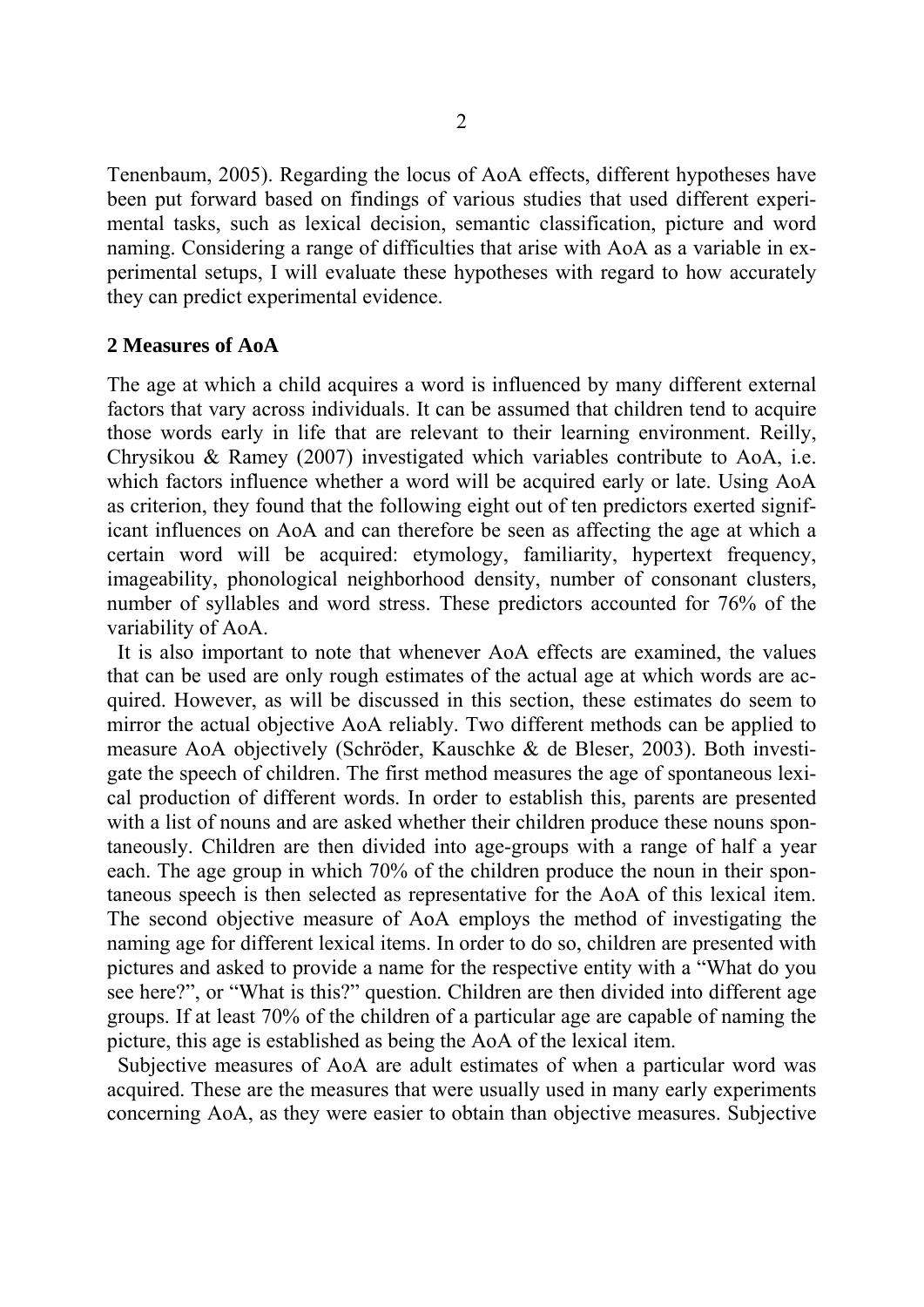estimates are rated as follows. Participants are asked to rate the AoA for different words on a scale. They are advised to consider the time at which they acquired the lexical item, understood its meaning and also produced the word themselves as AoA. Though this method raises concerns about the actual capability of adults to rate this age, reliable correspondences of these measures with the objective measures have been found repeatedly (Gilhooly & Gilhooly, 1980; Schröder, et al., 2003). For some items Schröder et al. (2003) found an earlier rating for productive AoA (the age at which children produced a word spontaneously) than for the other estimates (picture naming AoA and subjective AoA). This suggests that children tend to repeat a word based on its phonological features without having established a concept of this word. Except for these outliers, subjective AoA estimates have been shown to reliably correspond to objective measures of AoA and can therefore be used as predictors and independent variables in experimental studies.

## **3 AoA effects in experimental research: Confounds and other difficulties**

In the same way external factors influence the age at which a word is acquired, AoA is also influenced by properties of the words themselves. To locate the stages in word processing on which AoA has an effect it is important to recognize that data obtained in experiments might not reflect an actual AoA effect but an effect of other variables that correlate with AoA. As pointed out above, a word which is acquired early in childhood is probably a word that is in some sense relevant to the child's world. Words that are used often and that are needed to adequately express wishes or give responses have to be acquired early in order to communicate. As these words are necessary for communicating basic needs they will be of higher frequency and less abstract than words that are encountered after years of learning. However, some words that are frequent in child-language do not occur often in adult speech. In the following section I will address the problems that have to be dealt with when examining a highly confounded variable like AoA, which itself is only an estimate of some abstract word property.

## **3.1 Factorial designs vs. regression experiments**

AoA is a highly confounded variable and, additionally, never fully reflects reality because the values that are used represent estimates, not the actual AoA. These facts require consideration when choosing an experimental design.

 Psycholinguistic research often employs factorial designs. In factorial designs, factors, i.e. the independent variables (e.g. frequency, AoA), are varied within the experiment. This means that two or more variants (conditions) of these variables are tested against each other with regard to their influence on a dependent variable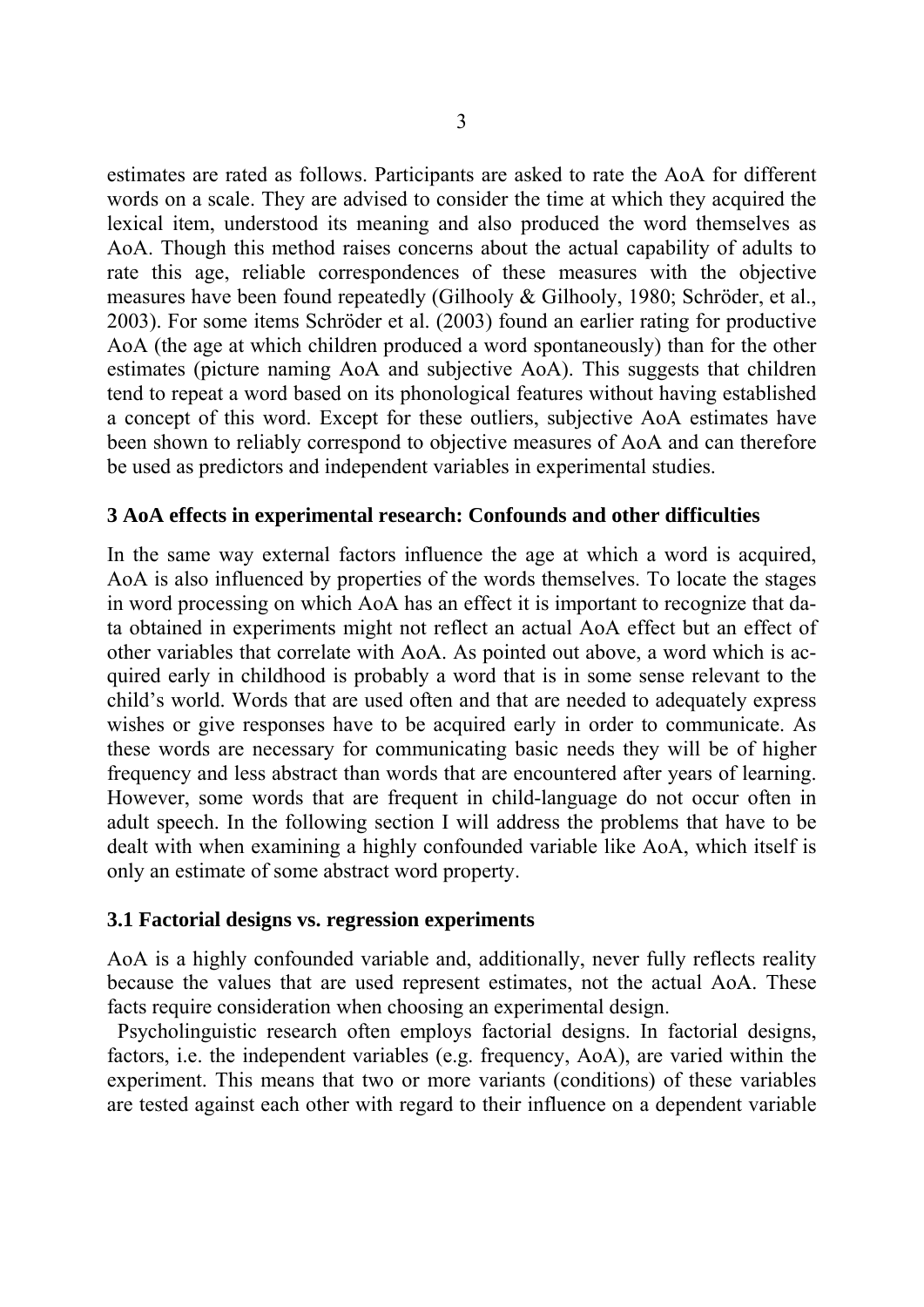(typically naming latencies or accuracy). This way, main effects of specific variables and the interactions of these variables can be evaluated.

 Another frequently employed way of investigating AoA effects are regression analyses. Regression analyses are used to evaluate the influence of one or several independent variables on the variance of the dependent variable. This analysis makes use of one, or, in most cases, many predictor variables (e.g. frequency, AoA) and tests how much of the variability within the dependent variable (e.g. naming latencies) can be accounted for by every single predictor.

 Both types of experimental design have been employed when studying AoA effects (for a summary of analysis types used in picture naming studies see Juhasz, 2005). Baayen (2010) presented a general comparison of the benefits and disadvantages of the use of regression or factorial designs in experiments. He argued that a factorial design leads to a "severe loss of power" (Baayen, 2010, p.1) when examining frequency effects. This is due to the fact that frequency, as well as AoA, is massively correlated with other features of words such as neighborhood density and imageability. In factorial designs the attempt is made to control for all of the correlated features except for one variable. This is done by selecting words with extremely different values regarding the respective variable and very similar values regarding the correlated variables. This attempt to deconfound the involved variables is problematic because they are embedded in highly complex correlational structures. Baayen (2010) argued that regression analyses can make use of all obtained data which gives them an advantage over a factorial design whenever correlations are high. Inversely, factorial designs should only be used when examining variables that are not involved in highly complex correlational structures. This is particularly important when testing for interactions. As AoA is a highly complex variable, an experiment using a regression analysis would therefore probably be the more adequate approach towards examining its impact than making use of a factorial design.

With specific focus on AoA, the question what type of experimental design should best be used was discussed by Lewis (2006). He evaluated common methods employed in AoA experiments, namely semi-factorial and factorial as well as multiple and stepwise regression designs. Semi-factorial designs make use of two different experiments with two lists of words each, one experiment controlling for AoA and one for frequency (in contrast to factorial designs in which these factors are both manipulated within one experiment). Therefore, this method cannot reveal interactions between the variables. Lewis (2006) argued that when using multiple regression analysis, the correlation of AoA and frequency remains within the stimuli and can therefore lead to non significant results because it does not reveal independent effects. He demonstrated the problems with using multiple regression analyses by conducting an example simulation. He generated data in which frequency affected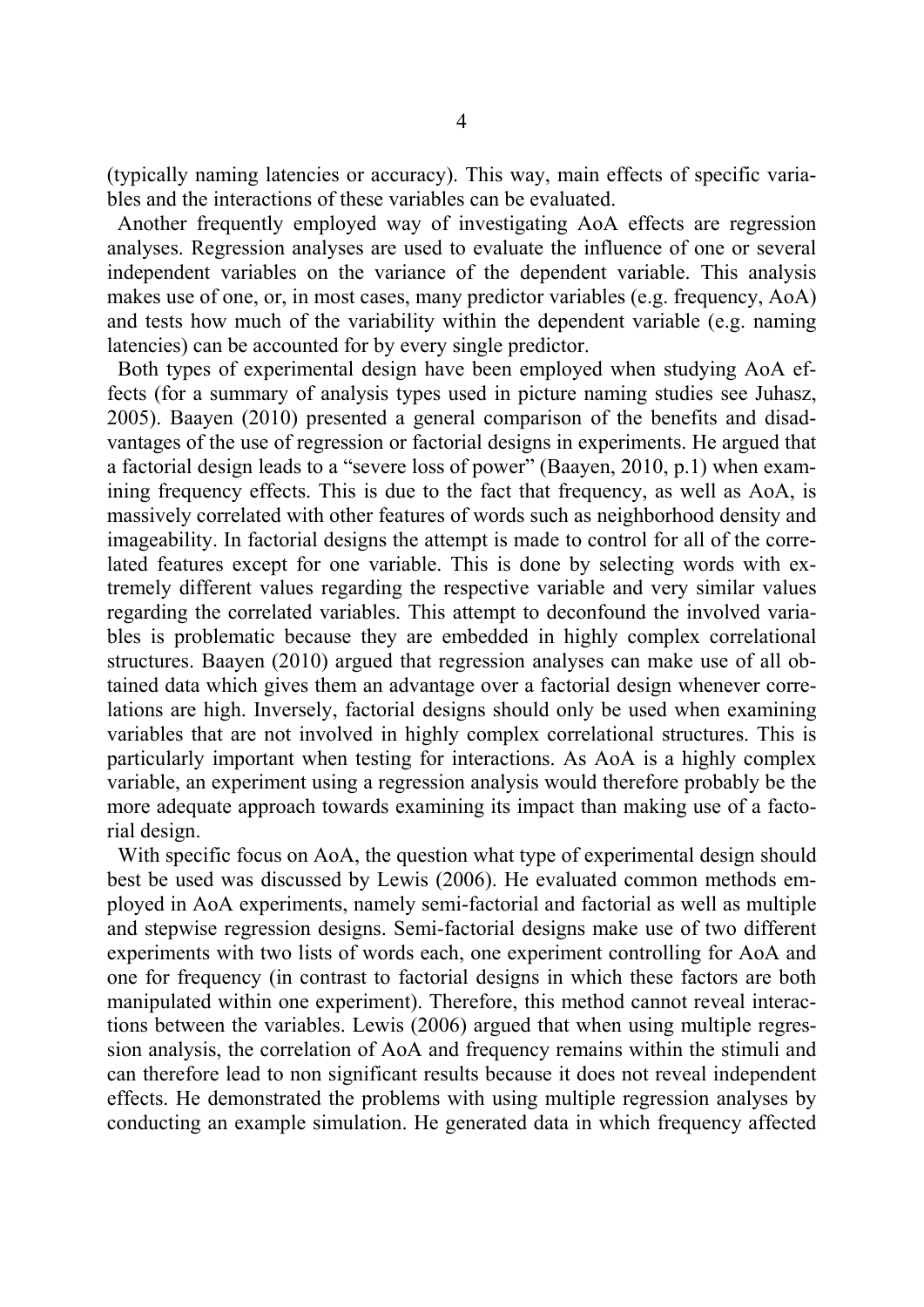AoA and AoA, in turn, affected naming latencies. Afterwards a regression analysis was performed, revealing independent effects of frequency and AoA. Thus, the actual factor that influenced naming latencies, i.e. AoA, was not correctly discovered by the regression analysis. Lewis claimed that the term "effect" cannot be used for the impact AoA has on naming because the variables are not actually manipulated. Rather, the predictors are random variables themselves. He pointed out that fast naming times of a word are not fast because the word is estimated to be learned early in life (AoA) or because it occurs often in a corpus (frequency), but that the fast naming latencies originate in some property of the mental representation of this word. This property correlates with frequency or AoA norms and these norms correlate with, rather than affect, reaction times (Lewis, 2006, p. 1018). In short, when examining AoA effects, the potential danger of confusing causation and correlation seems to be higher than with other variables. After evaluating different types of analyses and experimental design, Lewis (2006) concluded that the only reliable results would be those that can be obtained by training participants on new, fully manipulatable stimuli and testing the effects of order of acquisition (OoA). This was done in a variety of studies (Stewart & Ellis, 2008; Izura et al., 2011), all showing significant effects for AoA or OoA, respectively.

## **3.2 Confounds with other variables**

Words that are acquired early tend to occur more often in speech than words that are acquired late. In fact, this high correlation with frequency is one of the reasons why AoA effects have not been investigated as independent factors influencing language production for a long time (Lewis, 1999). The absolute frequency of occurrence of a lexical item can, once measured, be controlled by selecting stimuli with relatively equal frequency but diverging AoA estimates. However, there are two variants of frequency that must be distinguished from absolute frequency.

## **3.2.1 Cumulative frequency and frequency trajectory.**

One theory about the origin of AoA effects interprets them as simply being effects of cumulative frequency (Lewis, 1999; also see Rastle, 2007). Cumulative frequency is the sum of all encounters with a word over the life-span. An early-acquired and a late-acquired word that share the same absolute frequency do have different cumulative frequencies. Early acquired words will still be heard more often than late ones, as they are introduced earlier and the exposure accumulates. The cumulative frequency hypothesis discards all AoA effects as being frequency effects. It predicts that, as cumulative frequencies adapt, the facilitative effect of AoA should decrease. This was not found by Barry, Johnston & Wood (2006) who investigated AoA effects in older and younger participant groups. According to the cumulative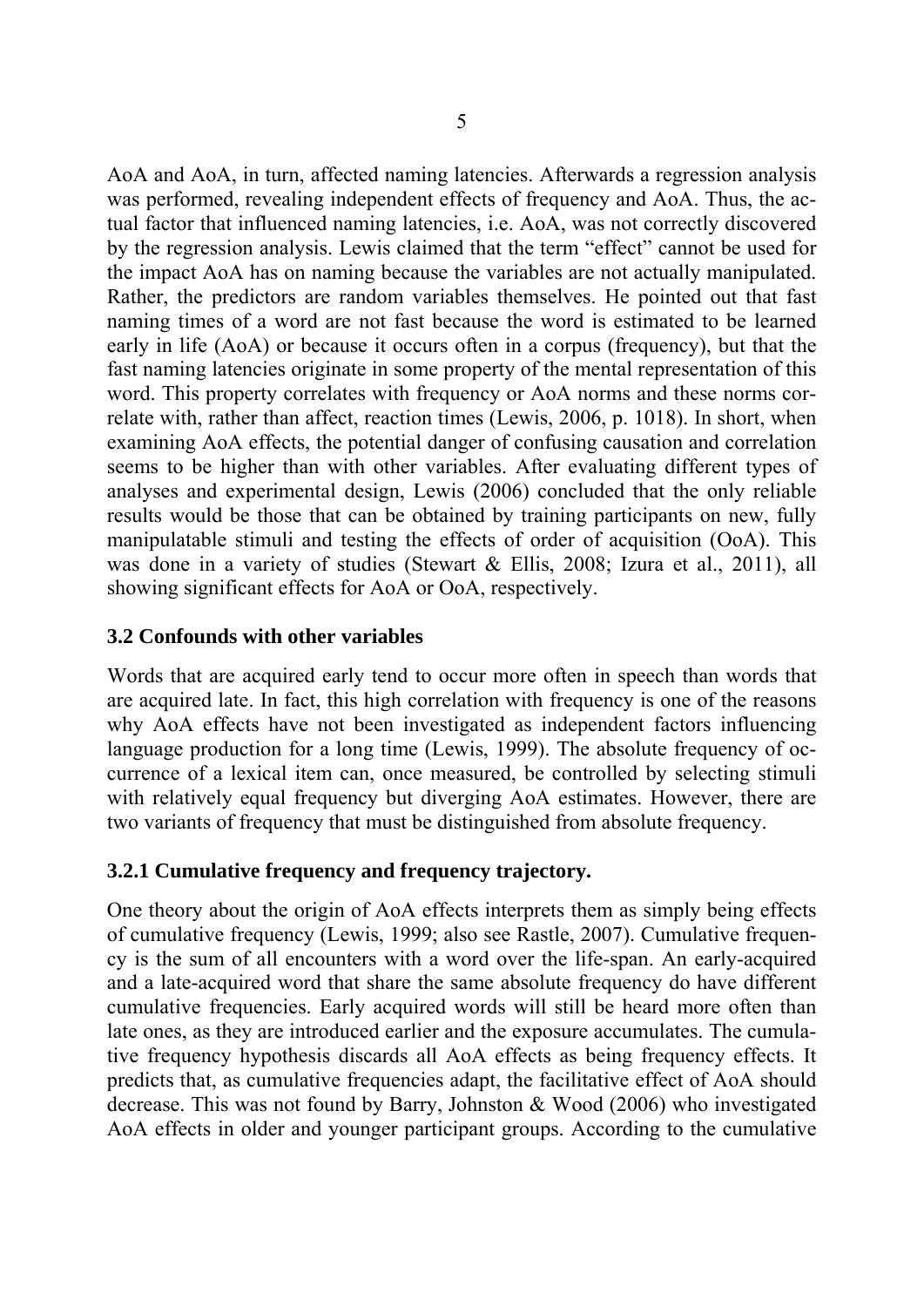frequency hypothesis, AoA effects should be smaller for older participants than for younger participants, assuming that, over a life-span, cumulative frequencies equalize. Using a repetition priming experiment, in which pictures and words that have been named before are supposed to be named again, Barry et al. tested the effects of AoA (early/late) and age group (younger/older) on naming latencies. The crucial finding was that the interaction of AoA and age group did not reach significance by participants. It was significant in the item analysis, however with the result that the effect of AoA by items was larger for older people. The cumulative frequency hypothesis predicts a larger AoA effect for younger people. Even though these findings show that cumulative frequency does not suffice as an explanation for the effect of AoA, both variables are highly correlated and cumulative frequency should be controlled for in studies investigating AoA effects.

 Another frequency effect that is different to that of absolute frequency and has to be considered whenever dealing with effects of AoA, is the effect of frequency trajectory. Zevin and Seidenberg (2002) coined this term in order to describe the influence of the time course of exposure to a specific lexical item. Many words with high frequency in earlier stages of life become less frequent as age increases. Likewise many words that do not occur in early years will become very frequent in language production and reception once they are introduced. Zevin and Seidenberg (2002) defined AoA effects as the independent effect of frequency trajectory when cumulative frequency is controlled. According to them, the AoA effect consists in a facilitating effect of words that have a high frequency early in life in contrast to those that are of high frequency later in life (this theory will be discussed further in section 4.1).

#### **3.2.2 Imageability.**

Other variables are confounded with AoA as well, one of which is imageability. Abstract concepts are acquired later. Inversely, early acquired words tend to be of higher imageability. Funnel, Hughes & Woodcock (2006) showed this by examining naming and knowing (knowledge of the function and properties of items) of objects by children. Their results revealed qualitatively different learning experiences in different age groups such that early words were acquired based on shape and perceptual features whereas late words were acquired by generalizing the functional knowledge of these items. Knowing was tested by asking five questions regarding an item's function and properties. Some words that were named early were not known at this point of time. Some known items were not named until much later.

 Early words are learned in connection to the picture that shows the entity or in connection to the entity itself. Thus, these words are named easier early in life as the learning process takes place with strong connection to the necessity of naming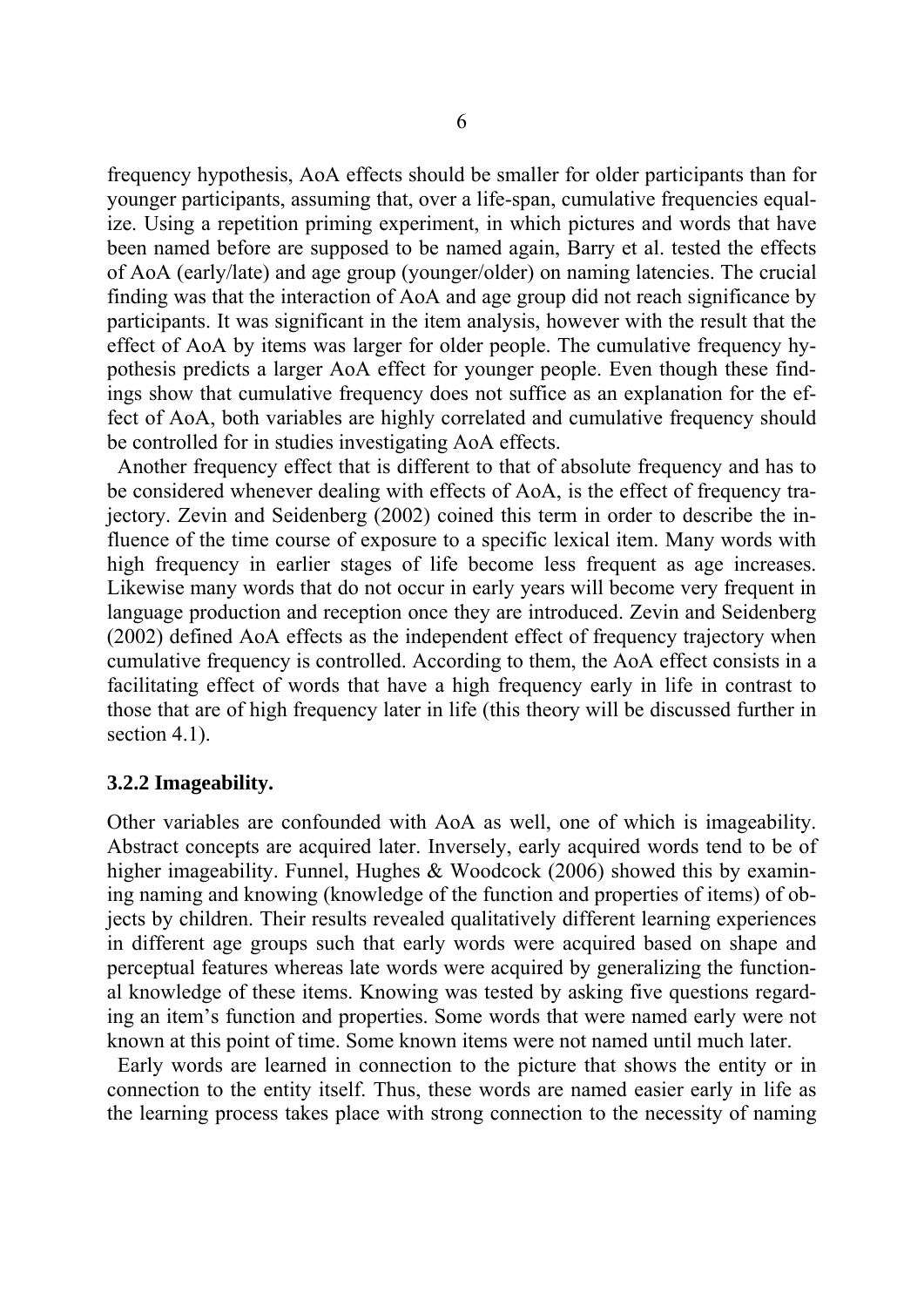an object. In language acquisition later words are not necessarily learned by direct exposure to visual stimuli but more indirectly. Thus learning experience changes and the differences between the types of learning lead to a high correlation of AoA with imageability. This correlation consists in higher imageability of early words.

#### **3.3 Discussion**

It is important to keep in mind that testing for AoA effects is more difficult and results are less reliable than with other variables. There are several reasons for this. In most studies AoA is not actually manipulated but words are chosen out of lists containing estimated norms of this variable. There is no measure to account for individual variances of AoA between different participants. Additionally, the question which experimental design should be used when investigating AoA effects cannot be answered in general, as there are some deficiencies in all designs. Following the argument put forward by Baayen (2010), a regression analysis would be best suited. However, in many studies factorial or semi-factorial designs have been employed and it would be problematic to exclude all of the results obtained that way. In fact, this would lead to a huge loss of data that can be useful in determining the locus of AoA effects. Juhasz (2005) argued that the best way to deal with the inadequacy of statistical analyses when investigating psycholinguistic variables is to compare various studies that used different types of analysis. Thus, I will draw on studies that used different designs and keep in mind that evaluating the methodical details of an experiment can be more important when dealing with AoA than it is with other variables.

 Another aspect that needs to be considered when investigating AoA effects is that AoA confounds with other variables, such as different forms of frequency and imageability. It is therefore important to control for these variables and use adequate measures. Many studies that examined AoA effects used the Kučera and Francis (1967; and Francis & Kučera, 1982) frequency norms (e.g. Brown & Watson, 1987; Assink, van Well & Knuijt, 2003; Morrison, Ellis & Quinlan, 1992). Brysbaert and Cortese (2011) recently compared various frequency measures and found that these frequency norms are the least predictive ones, only accounting for 6,1% of the variance in word naming times and 32,3% in lexical decision times. More suitable frequency measures that have also been used in AoA studies (e.g. Cortese & Kanna, 2007; Gullick & Juhasz, 2008) were for example Zeno educator's word frequency and Sublex (word frequencies extracted from movie subtitles). These were found to explain more of the variance. Thus, when trying to evaluate studies and hypotheses that are concerned with locating the stage at which AoA effects operate, it is import to keep in mind that inconsistent results may be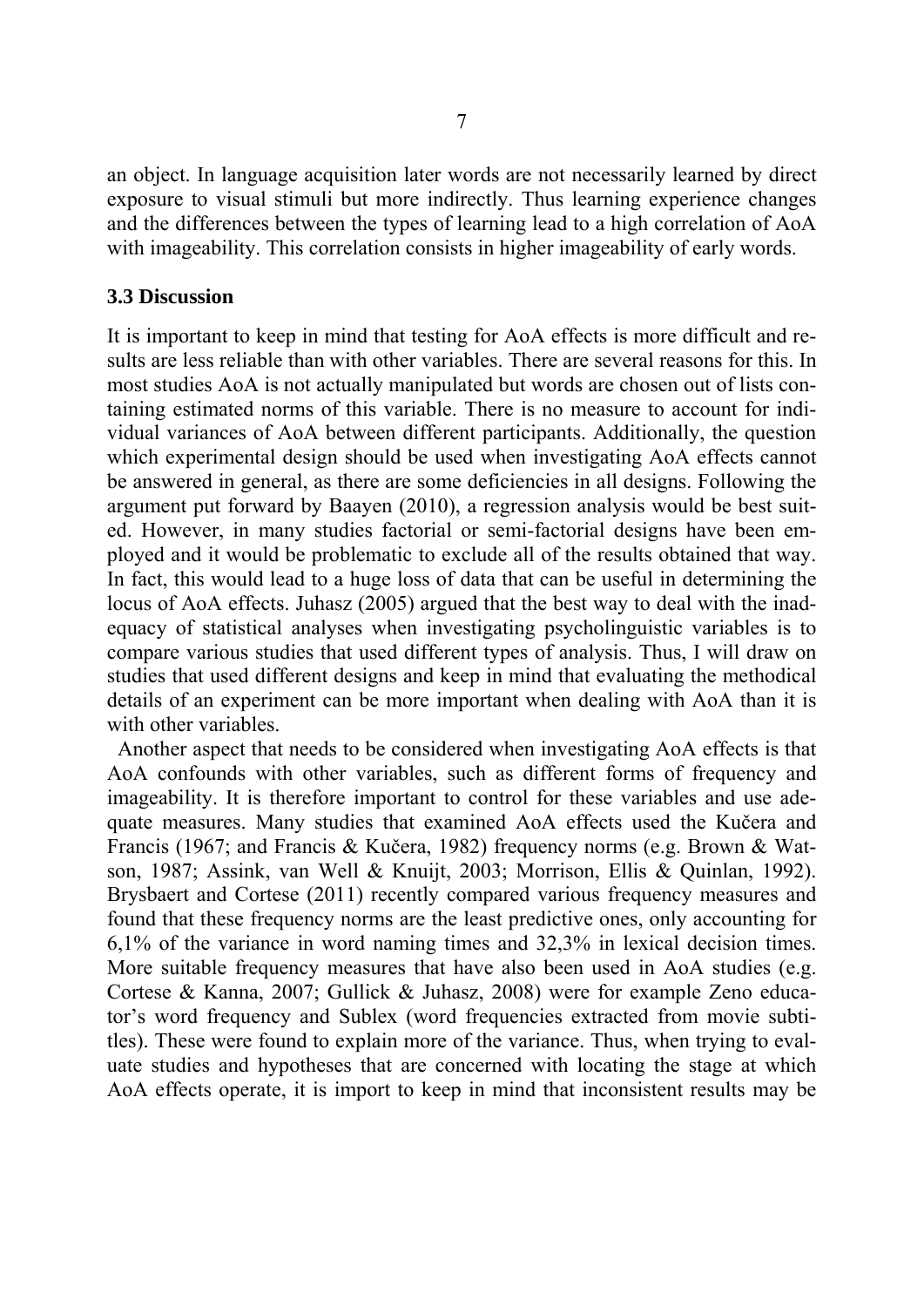caused by deficient experimental design or a lack of sufficient control of correlated variables, such as frequency or imageability.

#### **4 AoA effects in language processing tasks**

When exploring the locus of AoA effects, it is necessary to examine on which tasks AoA actually has an influence. As different tasks require access to different stages of language production, an effect that is observed in a particular task can be assumed to affect a specific stage in the production of a single word.

 There is some dissent in the psycholinguistic literature regarding the structure of the mental lexicon, the processes that are involved in language processing and especially the connections that exist between the different stages from accessing a semantic representation to articulating a single word. Models of speech production vary from assuming a strictly serial information flow between the stages of language production, except for the conceptual and early lexical processing stages (Levelt, Roelofs & Meyer, 1999), to proposing cascaded processing (Caramazza & Miozzo, 1997) or advocating for a fully interactive account (Dell & O'Seaghdha, 1991). This paper is concerned with the locus of a single effect and not with determining the order of events in language processing per se. I will therefore provide a basic model that illustrates the main stages involved in producing single words in reading and picture naming in a simplified way, without focusing on the ongoing debate on the temporal coordination of the relevant processing steps.



Figure 1: Processing stages for word and picture naming with focus on lexical encoding at the conceptual, lemma and lexeme levels. Based on models by Barry, Hirsh, Johnston & Williams (2001), and Levelt et al. (1999).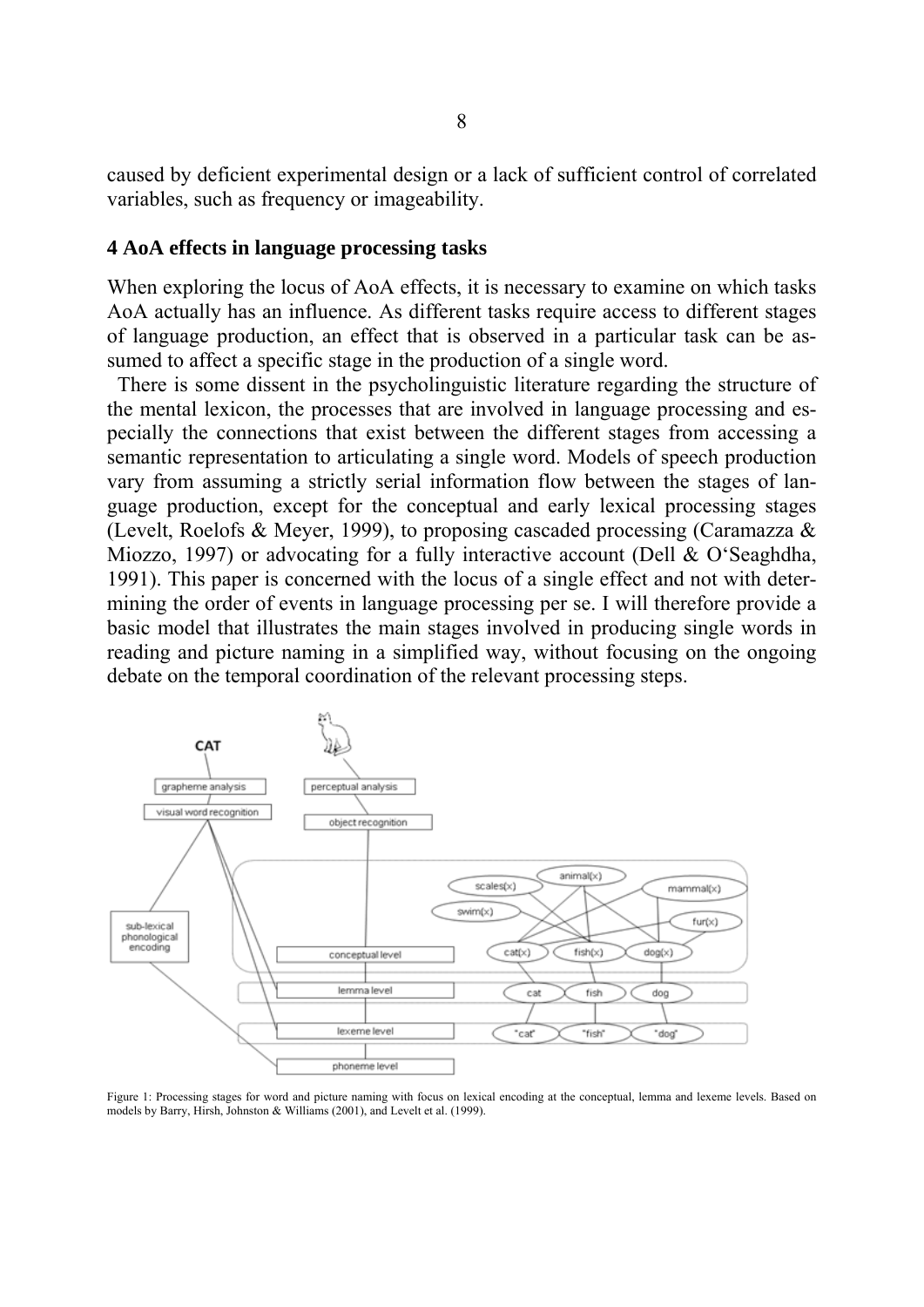All models of speech production assume two processing stages: one that involves accessing lexical-semantic representations (conceptual and lemma level in Figure 1) and one that involves encoding morphophonological information (lexeme level in Figure 1). Production of a single word then takes place as follows. In word naming the single letters of a word and the word as a whole must be recognized (grapheme analysis and visual word recognition in Figure 1). Analogously, in picture naming the object must be recognized (perceptual analysis and object recognition in Figure 1).

 In picture naming this leads to the activation of the concept and related feature nodes at the conceptual level. This activates the corresponding lemma. The lemma is the representation that contains syntactic, but not yet morphological or phonological information. During lexical access, several conceptually related lemmas compete for selection. In the model, co-activation takes place at the conceptual level and competition at the lemma level. Presenting a conceptually related word at this stage will cause priming at the conceptual level and lexical competition at the lemma level. The effect depends on the ratio of conceptual facilitation on lexical inhibition. When the activation of one single candidate exceeds the sum of activation of its competitors, the lemma will be selected (according to "Luce's ratio", see Levelt et al., 1999). After the selection of a lemma, the corresponding word form, containing its morphophonological features, is encoded (lexeme level in Figure 1). I will also refer to this level as the 'phonological level' in the following, as it is here that phonological representations are stored). In the next step the word is articulated. Going through all of these stages is indispensable in picture naming.

 By contrast, word naming has been shown to function accurately without the involvement of semantics (the conceptual level). There are two routes that can be used instead: a direct lexical and a sub-lexical route, both not requiring access to any conceptual representations. Retrieval of a word's phonological form via the sub-lexical route happens solely through grapheme-phoneme-conversion, which means that, after the word has been recognized, each letter is assigned its phoneme and the word is articulated. The direct-lexical route retrieves a word's entry in the phonological output lexicon based on its entry in the orthographic input-lexicon. Within Figure 1, this means that after the visual recognition of the word, the lexeme level gets accessed directly, without involvement of the conceptual and lemma level (for a more detailed discussion of these routes and a computational model, see Coltheart, Rastle, Perry, Langdon & Ziegler, 2001).

 Different tasks require access to different stages. Thus, if AoA effects can be found in some tasks but not in others, this indicates a locus at those levels that are accessed in the tasks that show sensitivity to AoA effects and that are not involved in tasks that are not influenced by AoA. For example, if an AoA effect was observed in a task that did not require access to semantics but not in tasks that re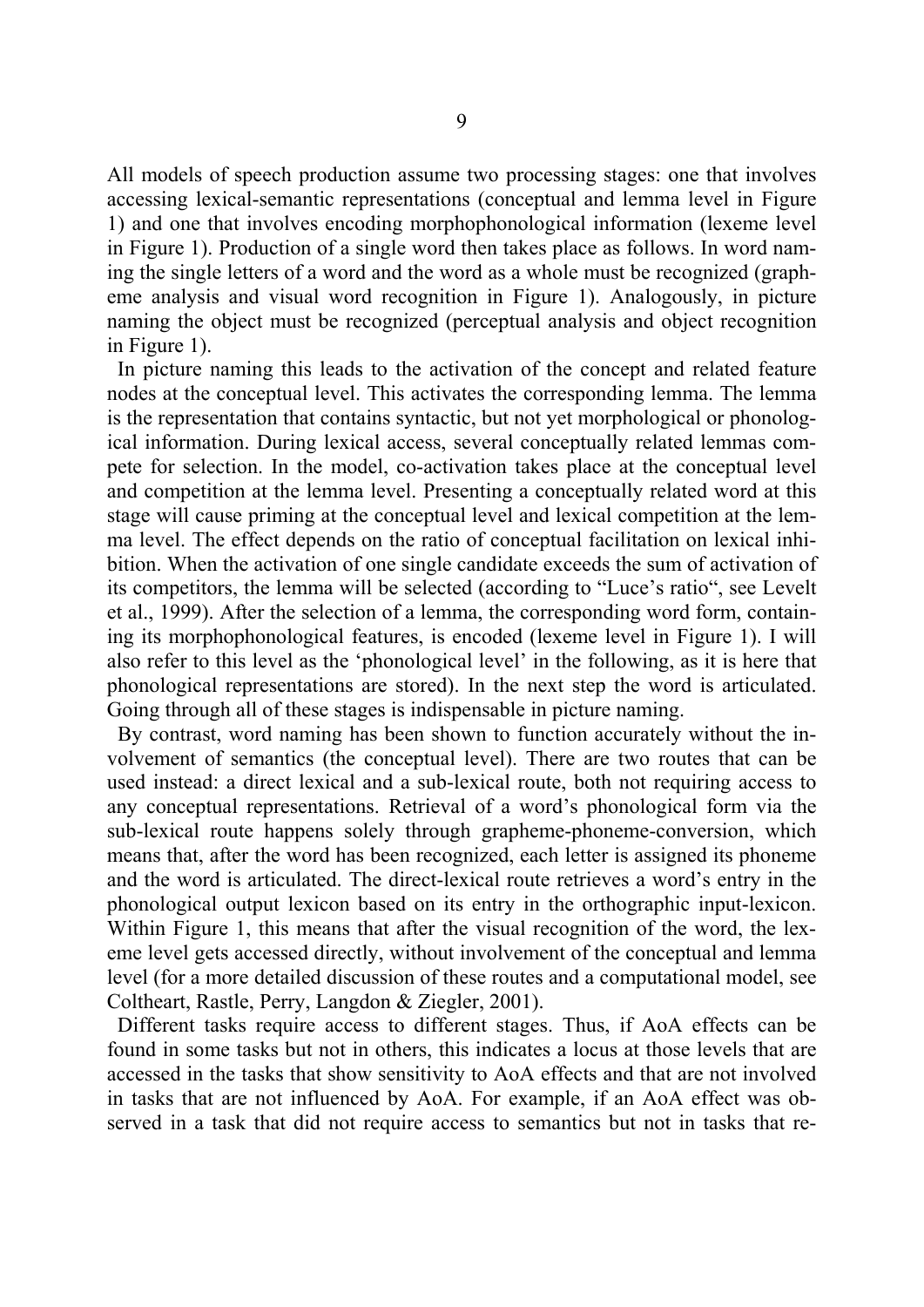quired selective access to this level only, this stage could be excluded as a locus of AoA effects. In the following, I will investigate in which tasks AoA effects have been reliably observed, whilst taking the difficulties in interpreting experimental data of AoA effects into account. In order to do so, I will first focus on tasks that are regularly employed in psycholinguistic research and therefore often used in exploring AoA effects, namely lexical decision, word naming, semantic classification and picture naming. More specific tasks will be considered when evaluating evidence regarding different hypotheses of the locus of AoA effects.

#### **4.1 Lexical decision**

In a lexical decision task, participants are faced with deciding whether a word is an existing lexical item in the vocabulary of a language or not. During an experimental session, real words and pseudowords are presented. The latter are letter-strings that could be actual words in a specific language, considering its phone inventory and its phonotactical constraints. Participants then have to decide which of the stimuli are real words, and indicate their decision by pressing one of two buttons (left/right for yes/no).

 In lexical decision tasks participants are assumed to match the letter-string that is presented against the entries in their mental lexicon. Thus, the word form of a stimulus is accessed because written words have to be recognized. The speech output system is not involved, as no verbal answer has to be generated. The access to the semantic level has been found to be optional (see Rastle, 2007): Semantic priming leads to faster decision latencies. However, patients with impairment in accessing the semantic level have been found to nevertheless be able to give correct answers in lexical decision tasks. Balota et al. (2004) found that semantic variables contributed to speeded word naming and lexical decision tasks but that they had more impact on lexical decision speed, thus suggesting a larger involvement of the semantic level in the latter task than in word naming.

 If AoA affects lexical decision latency and accuracy this suggests that the effect is not located within the speech output level as no verbal answer needs to be generated. A semantic or lemma locus cannot be excluded as these levels are sometimes accessed in lexical decision.

 Significant effects of AoA on lexical decision speed have been found and replicated in a number of studies (Assink et al., 2003; Burani et al. 2007; Morrison and Ellis, 1995; Turner, Valentine & Ellis,1998; Weekes, Chan & Tan, 2008). Turner et al. (1998) found AoA effects in lexical decision tasks using visually as well as aurally presented stimuli. Cuetos, Herrera & Ellis (2010) used a slightly modified version of the lexical decision task with Alzheimer's patients, in which only one of four presented letter strings was an actual word. This was done so that the patients'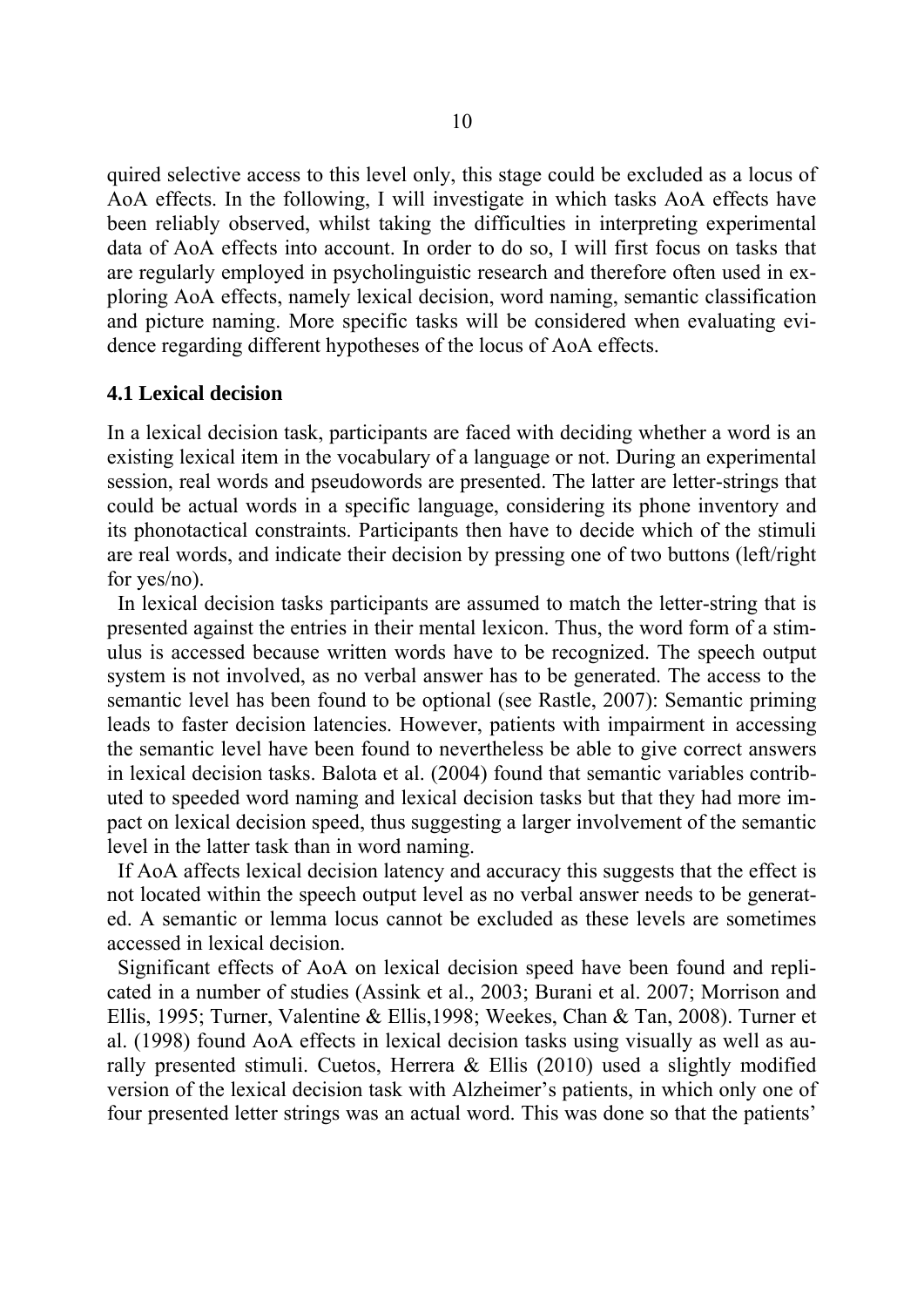attention would not be lost. They found that accuracy was better for early acquired words than for late acquired words. There was a significant interaction between group (patient/control) and AoA: Patients made significantly less errors when presented with early acquired words than when presented with late acquired words, and this difference was larger than the one in the control group. Cuetos et al. (2010) account for this finding by the progressing semantic impairment in Alzheimer patients that affects late acquired words more then it affects early acquired ones.

 Thus, there is no doubt that AoA affects lexical decision tasks. This suggests that it cannot be located within the speech output system because no verbal answer has to be given in most lexical decision tasks.

#### **4.2 Reading aloud**

In reading aloud, or word naming, participants are asked to read words that are presented on a computer screen. This task generally involves the recognition of graphemes, the selection of a lemma, and morphophonological encoding and articulation. As explained above, there are two other routes that can be used when reading aloud: a lexical-semantic route and a sub-lexical route. The sub-lexical route requires the translation of graphemes to phonemes and is therefore assumed to be rather slow. It is unlikely that it is used in reading aloud. The lexical-semantic route accesses the meaning of the word, which is not necessary for completing this task.

 The observation of an AoA effect in word naming tasks would, first of all, suggest the involvement of the speech output system or the phonological level, as the semantic system is typically bypassed and the response is generated by relying on the orthophonological code alone. Assuming that the AoA effect was located at the conceptual level, word reading would not be sufficient to provide meaningful observations because the presence as well as the absence of AoA effects could be explained under this assumption. The same applies to a locus at the lemma level as the sub-lexical route can bypass this stage as well. However, if differences are found when contrasting the reading of irregular words (or reading in languages with deep orthography) with reading of regular words (or languages with shallow orthography), this can provide some evidence against or in favor of involvement of the semantic or the lemma level. This is because reading in languages with deep orthography and reading of irregular words both probably rely more on the semanticlexical route as phonology cannot be predicted by orthography in both cases.

 Morrison and Ellis (1995) tested for an effect of both frequency and AoA on word naming speed when the other variable was controlled for. They found a reliable effect of AoA when frequency was controlled, but none for frequency when AoA was controlled. There was no effect of either of the two variables in a delayed word naming task. Thus, it can be assumed that AoA does not evolve during articulatory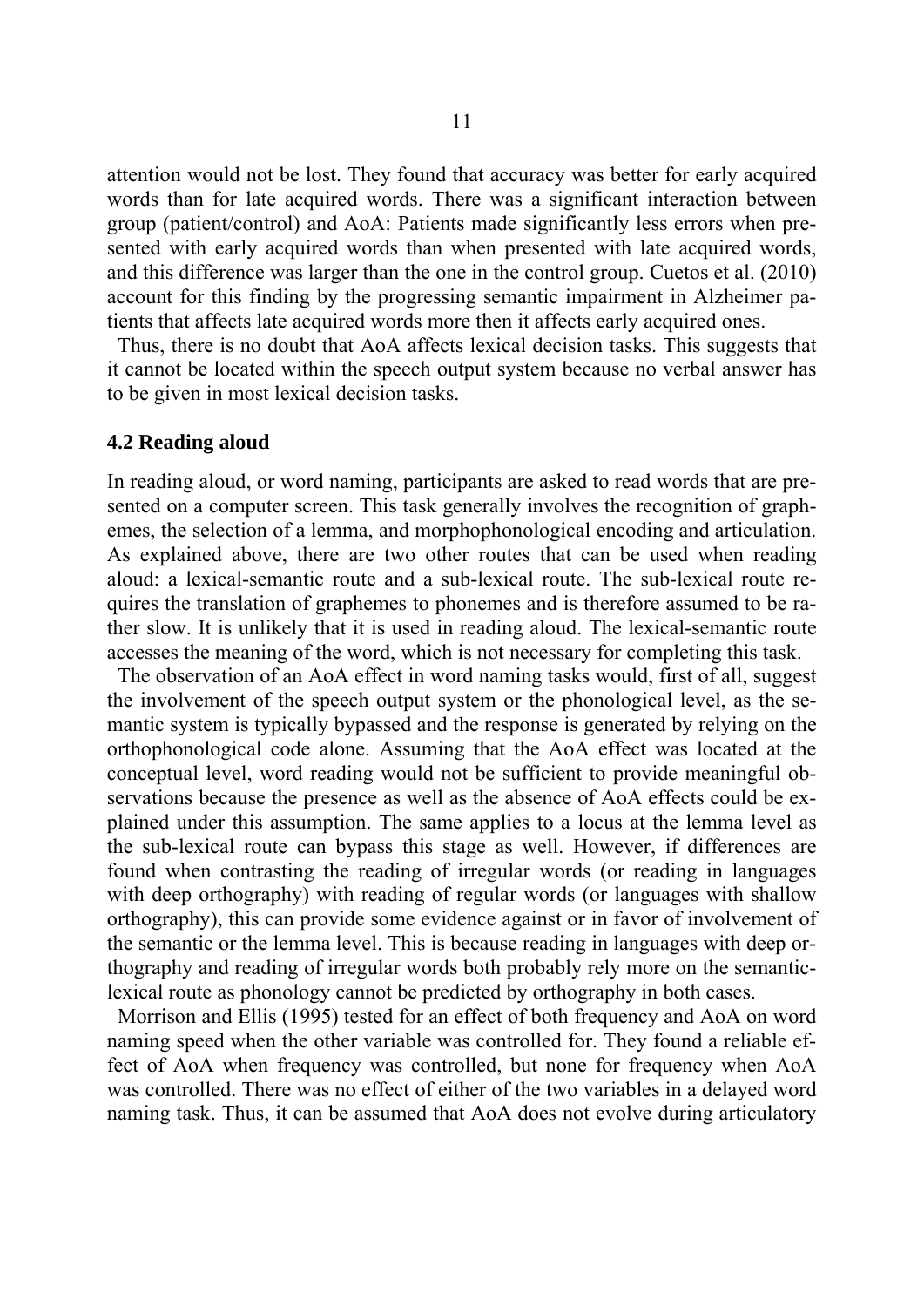encoding, which is the only processing stage that cannot be prepared by participants in a delayed naming task. However, Morrison and Ellis (1995) included the absolute written word frequency of their stimuli in their analysis, thus neither controlling for cumulative frequency, nor taking spoken word frequency into account. It can therefore not be excluded that the findings were due to insufficient control of frequency.

 Using a computational approach, Zevin and Seidenberg (2002) trained a model to produce a phonological output, given an orthographical input. They manipulated frequency trajectory and held cumulative frequency constant. The model produced 98% correct output after 10 epochs with most errors on low frequency words. If naming of words with the frequency trajectory early-high to late-low was facilitated in contrast to those with other trajectories after the cumulative frequencies were matched, this would be analogous to an effect of AoA. However, this prediction was not borne out in the study by Zevin and Seidenberg (2002): There was an effect of frequency trajectory early in training, which, as cumulative frequencies were not yet aligned at this point of time, equaled a frequency effect. This effect disappeared as cumulative frequencies equalized. Zevin and Seidenberg (2002) argued that AoA effects occur when what is learned about early patterns cannot be carried over to later ones. This is not the case in English word naming, as English grapheme-phoneme correspondence for regular words is mostly predictable. The study by Zevin and Seidenberg (2002) showed that there is an effect of AoA in word naming. However, they argue that this effect cannot be detached from the effect of frequency but rather is a part of the superordinate variable cumulative frequency.

 In contrast to the proposition made by Zevin and Seidenberg (2002), Raman (2006) found evidence that the reduction of AoA effects in word naming cannot be explained by the small degree of arbitrariness in the mapping between the stimuli and the output. He found that an AoA effect was present in Turkish word naming, when frequency, imageability, length and initial phoneme had been controlled for. Turkish is a language with very shallow orthography. This means that pronunciation can be predicted almost entirely by orthography. It should be noted that Raman (2006) used subjective frequency norms and tested AoA for high frequency words but did not test frequency independently. That was due to the fact that no objective frequency word norms exist for the Turkish language. It is possible that participants who are asked to rate word frequency and AoA for the same words are influenced by their rating of the other variable and unknowingly include errors by linking these norms. In contrast to the results obtained by Raman (2006), Burani, Arduino & Barca (2007) found no effect of AoA but one of frequency on word reading in Italian, which also is a language with regular letter-to-sound mapping.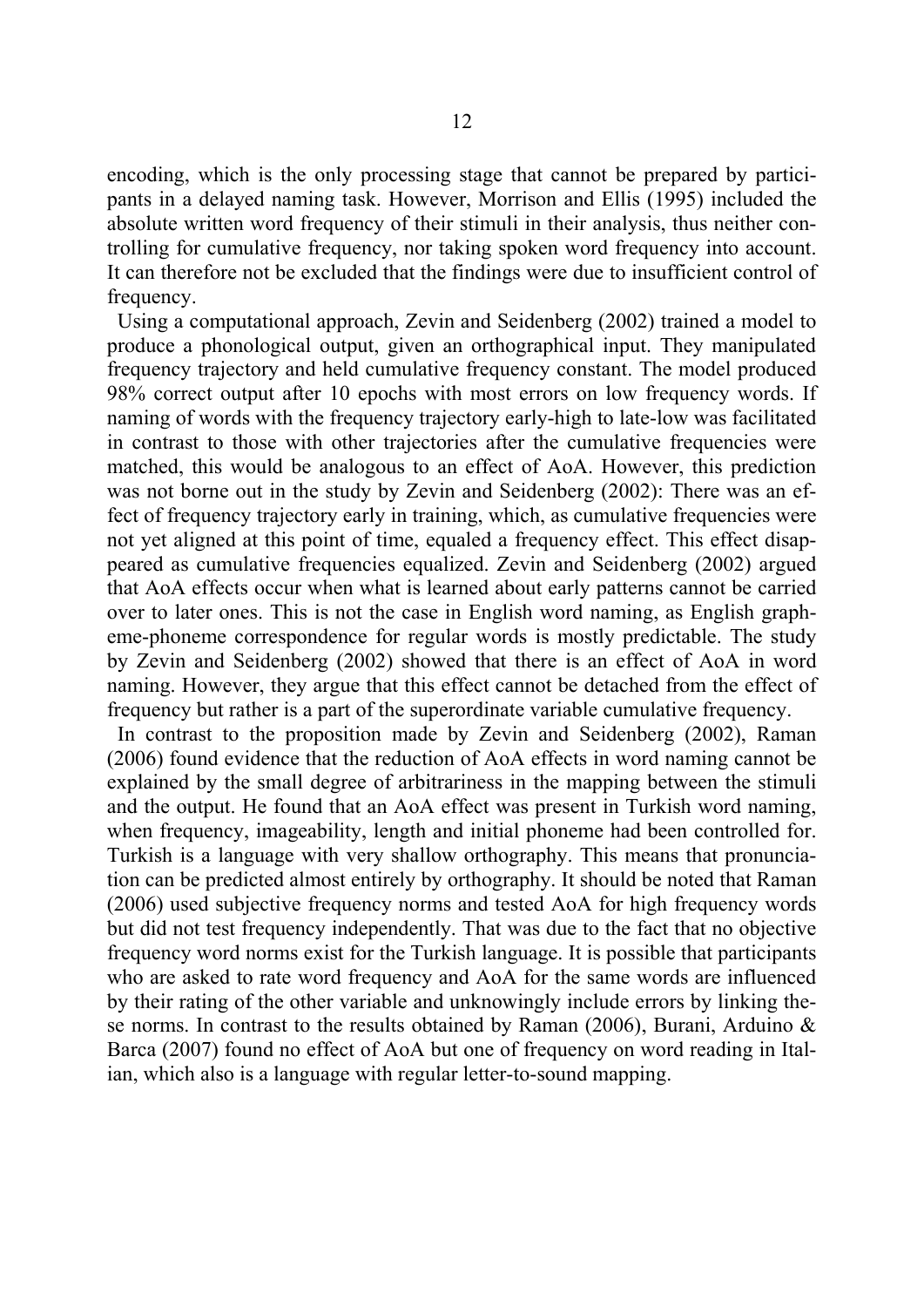As seen, the studies investigating AoA effect on word naming yielded inconsistent results, which makes it impossible to derive a valid hypothesis concerning the locus of AoA effects from this task.

## **4.3 Picture naming**

In a picture naming task, participants are asked to name a picture that appears on a computer screen. Succeeding in this task involves access to the conceptual level, as the semantics of the picture has to be activated, and also requires access to the lemma and phonological level as the correct name has to be selected, encoded and produced.

 All previous studies using a picture naming task revealed significant effects of AoA (e.g. Barry et al., 2001; Chalard & Bonin, 2006; Zevin & Seidenberg, 2002; see Juhasz, 2005, for a compilation). Those effects were generally larger than the AoA effects in any other task. Perez (2007) analyzed picture naming latencies using a regression design with objective AoA measures. As predictors he included the following variables: familiarity, visual complexity, image variability, AoA, adult written frequency, cumulative frequency, frequency trajectory, orthographic neighborhood, phonological neighborhood and word length. Using a multiple regression analysis he found a high correlation between frequency and AoA. However, AoA was the predictor that accounted for the most variance, followed by written word frequency.

 The repeated observation of AoA effects in picture naming first of all strongly suggests the general existence of an effect of AoA. With regards to its localization, results cannot exclude any locus within the process of word production. However, the finding that the effect of AoA in this task is larger than in others needs to be considered when trying to locate this effect.

## **4.4 Semantic classification**

In semantic classification tasks, participants are asked to categorize picture stimuli (e.g. "living"/"non living"). This task requires the recognition of an objects as well as access to the conceptual level because semantic features of the pictures need to be considered in order to make a decision. In contrast, it is not necessary to access the phonological level as it is possible to make a decision simply by recognizing the object's semantic category. An effect of AoA in this task would suggest an involvement of the semantic level as the stage at which AoA effects operate because none of the other levels has to be accessed necessarily.

 Morrison et al. (1992) found an effect of semantic category and prototypicality when letting participants categorize pictures into natural or man-made objects. They found no significant effect of AoA and argued that this variable thus does not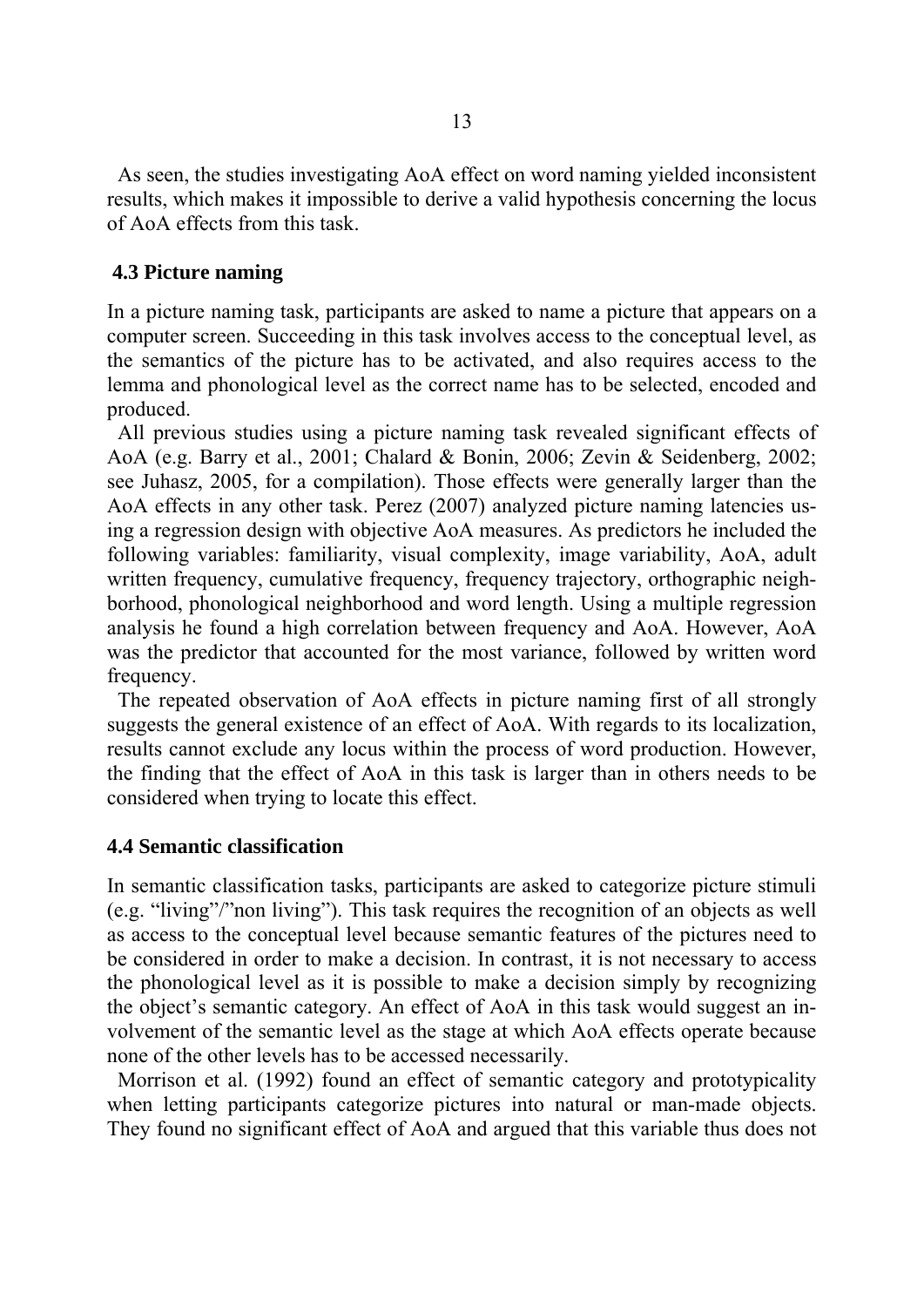operate at the level of object recognition. In contrast to these results, Catling and Johnston (2006) applied a similar picture classification task, in which participants again were supposed to distinguish between manmade and naturally occurring objects. To rule out the possibility of participants judging the stimuli by non-semantic features, such as shape (natural objects tend to have less sharp lines than manmade ones) stimuli were selected to have untypical shapes with respect to their category (e.g. balloon and globe as manmade objects). The effect of AoA was significant by items and participants, as was object type by participants. There was no interaction between object type and AoA in the analysis of response latencies. However, in the analysis of errors, the interaction was significant, showing that AoA had an effect on the categorization of natural objects but not on that of manmade objects. In a second experiment, using a picture naming task, Catling and Johnston again yielded a significant effect of AoA. The combined analysis of AoA and task type revealed faster latencies in classification than in naming and an interaction of AoA and task: The AoA effect was greater for picture naming than for semantic classification. Catling and Johnston (2006) argued Morrison et al. did not include enough items per predictor, which might have obscured the effect. Also, when the participants were supposed to rate how prototypically manmade or natural the items were, they were presented with the written names of the objects in Morrison et al.'s study in contrast to the pictures in the study by Catling and Johnston. Thus, the evidence regarding the influence of AoA on semantic classification tasks appears to be inconclusive. However, considering the improvement of stimulus selection and analysis by Catling and Johnston (2006) in comparison to Morrison et al. (2002) the results obtained by Catling and Johnston seem to be more reliable. Additionally, effects of AoA on semantic classification tasks have been observed in other studies as well (Izura et al, 2011; Catling & Johnston, 2009).

 It can be assumed that, despite the null-effect of AoA in Morrison et al.'s study, an effect of AoA is present in semantic categorization. This suggests that the semantic level is the, or one of the, stages which are affected by AoA.

## **4.5 Discussion**

Other tasks than the aforementioned ones have also been employed in order to trace the locus of AoA effects. I will elaborate on some of these when evaluating different hypotheses regarding the localization of effects of AoA. The findings so far suggest that AoA effects cannot be located within the speech output system (given the absence of the effect in delayed word naming). None of the other levels of word production can be excluded so far, as AoA can be found in tasks that require access to the semantic and to the lemma level (picture naming, semantic classification) as well as to the lexeme level (picture naming, lexical decision, word naming). How-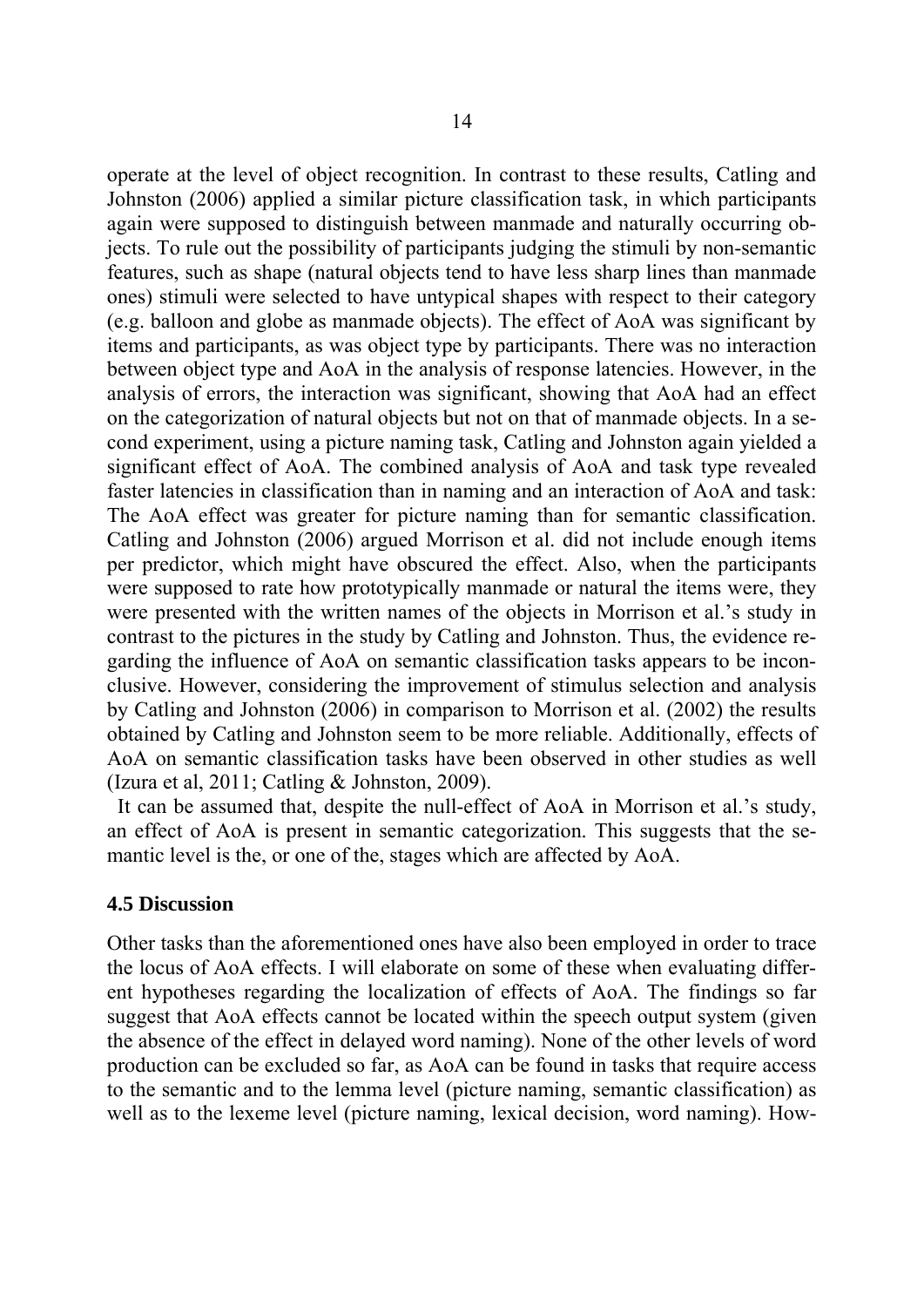ever, hypotheses about where and how AoA effects arise during word processing need to account for the differences in magnitudes of these effects depending on task. In addition, the finding of an effect of AoA in all the tasks listed above must be explicable in these hypotheses. Inversely, if a hypothesis cannot explain the observed absence or existence of an AoA effect in a specific task, it can be excluded.

## **5 Locus of AoA effects**

In the following I will evaluate the existing hypotheses regarding the locus of AoA focusing on how well they can explain obtained results. Drawing on studies that have employed different tasks, I will show the implications of these hypotheses in order to find weak points of, or more evidence for, the different approaches.

## **5.1 AoA and frequency effects: related or independent?**

AoA affects word naming, picture naming, semantic classification and lexical decision. In some of these tasks the effect of AoA can be separated from that of frequency, however, in others this is not possible.

 Brysbaert and Ghyselinck (2006) proposed that instead of dealing with one single AoA effect it is possible that what has been taken to be a single-locus effect might in fact reflects two different effects of AoA. One of these is frequency related and the other one frequency independent. Using two naming tasks Brysbaert and Ghyselinck found that when they presented words as stimuli, AoA and frequency were fully correlated. However, when presenting pictures to be named, AoA had a much stronger effect on reaction times than frequency did. Brysbaert and Ghyselinck (2006) compared the magnitudes of the effects of AoA and frequency on different tasks and postulated that AoA effects were "partly frequency related, partly frequency independent" (cf. the title of their study). According to their argument, frequency related AoA effects, which are AoA effects that are of the same magnitude as frequency effects, are those found in tasks that do not require a semantic analysis of the input in order to produce a single word. In generating a specific word, whilst accessing the semantic level, a frequency independent AoA effect can be found.

## **5.2 Phonological completeness hypothesis 5.2.1 Theory.**

One early hypothesis that tried to make sense of the AoA effect on tasks that required a verbal output was the phonological completeness hypothesis. Brown and Watson (1987) found a significant effect of AoA on word familiarity ratings and word naming. They interpreted their results in favor of the phonological output as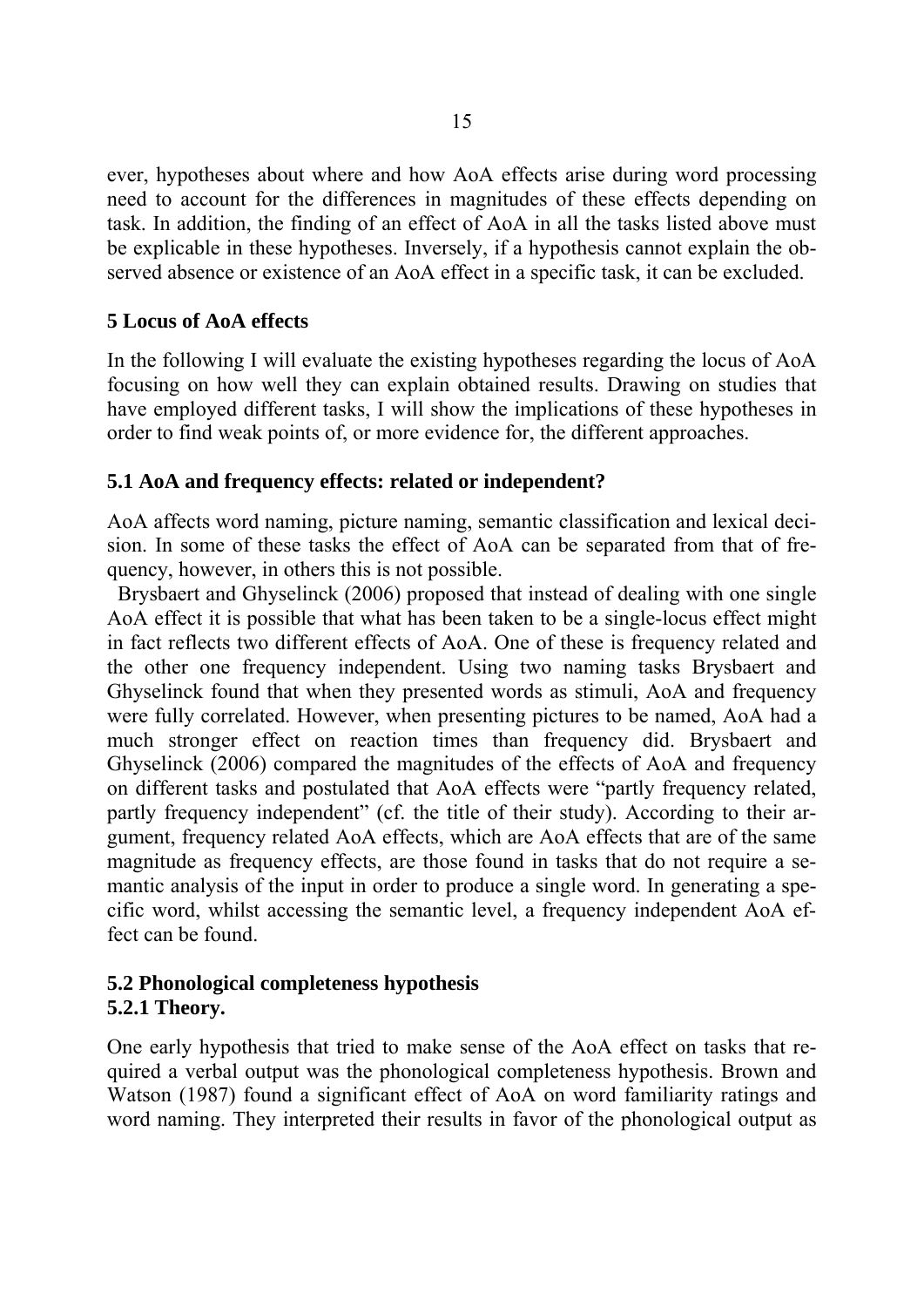the locus of AoA effects. According to their argument, phonological representations of early and late acquired words are stored qualitatively different. The phonological forms of early acquired words are stored more completely in the mental lexicon, whereas late acquired words must be assembled from a segmental representation. Therefore, retrieving a late acquired word will take longer than retrieving an early acquired word.

 A necessary condition for obtaining an AoA effect under the assumption of the phonological completeness hypothesis is the access to phonological representations. AoA effects should not be observed in tasks that do not require access to the phonological level, for example semantic classification.

#### **5.2.2 Evaluation.**

The phonological completeness hypothesis can be discarded very quickly. The prediction that no AoA effect should be observable in a semantic categorization task because this task does not require access to phonology was not borne out. As seen in section 4.4, reliable AoA effects have been observed in a number of studies employing this task. In addition, direct evidence against the phonological completeness hypothesis comes from a study by Assink et al. (2003). They found significant AoA effects in a lexical decision task that compared a group of English native speakers with one of non-native speakers. Assink et al. argued that, if the phonological completeness hypothesis was correct, naming latencies of the non-native speakers, whose phonological representations of the later learned language would be stored in segments throughout, should not be affected by AoA. In contrast to this prediction no interaction of AoA and first language (English/Dutch) was found in an English lexical decision task. AoA had an effect of the lexical decision times of speakers whose phonological representations of a language could not have been stored completely in the early-acquired condition. This is not explicable in the phonological completeness hypothesis.

 Hence, the phonological completeness hypothesis does not provide an adequate approach for explaining AoA effects. It could explain AoA effects in picture naming but the fact that AoA effects are observed in tasks that do not require access to phonology, such as semantic classification, cannot be explained in this hypothesis. Additionally, AoA, or, more specifically, order of acquisition effects in a second language, cannot be explained under the assumption that only early acquired words are stored as a phonological whole.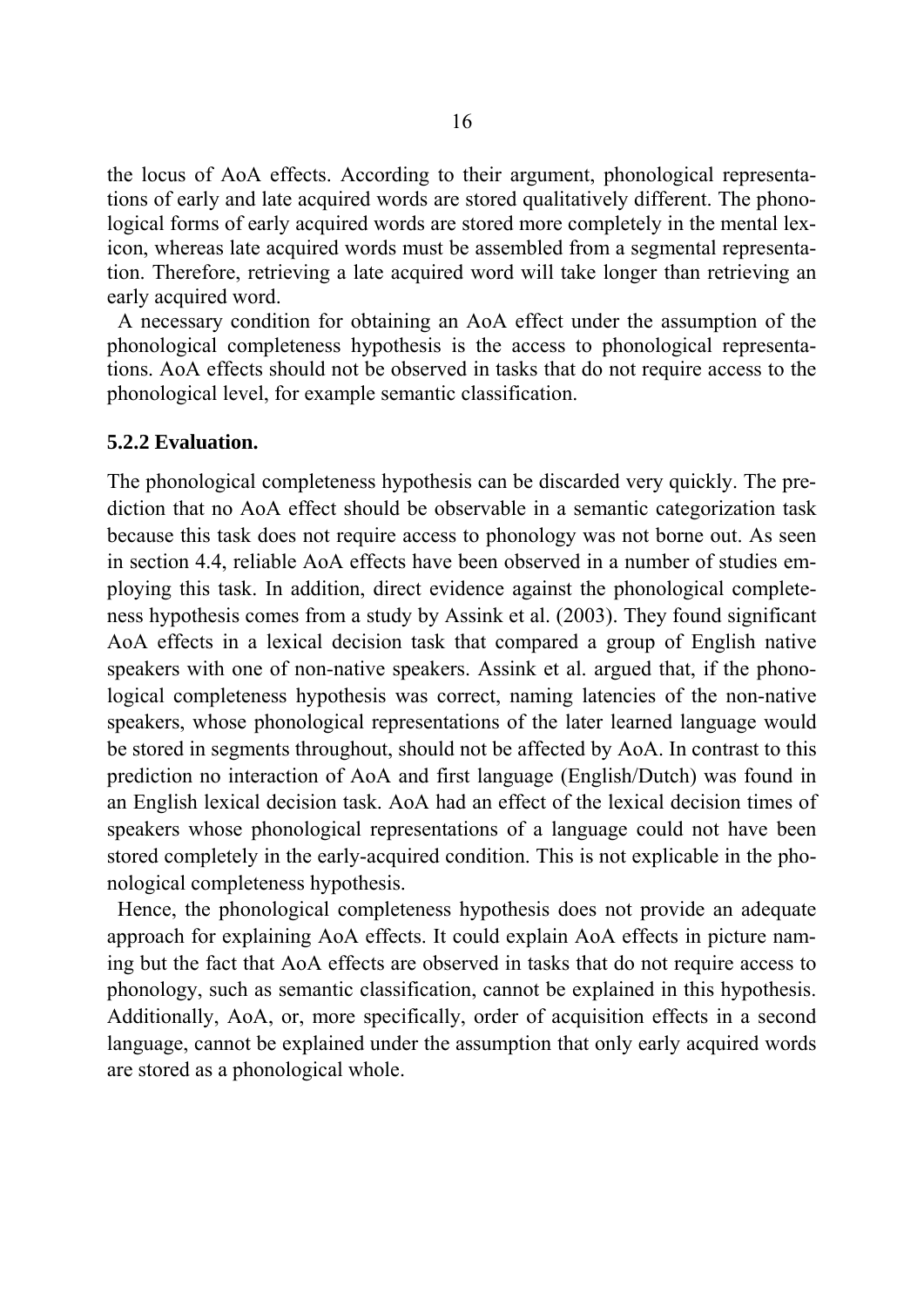## **5.3 Lexical-phonological hypothesis 5.3.1 Theory.**

The idea of a lexical-phonological locus of AoA effects was proposed by Barry et al. (2001). Barry et al. (2001) postulated, similar to the phonological completeness hypothesis, that the phonological representations of early acquired words were accessed or retrieved more easily than those of later acquired ones. They argued that this was the case because access to representations of early words does not require as much activation as that to representations of late acquired words. As the AoA effect is located at lexeme level, it predicts an effect of AoA in tasks in which the morpho-phonological representation of a stimulus needs to be accessed but none in tasks in which this is not the case (such as semantic classification).

## **5.3.2 Evaluation.**

Barry et al. (2001) used a repetition priming experiment in order to explore the locus of AoA effects. They asked participants to name pictures. In one group of participants, this was primed by the prior naming of the same picture or the reading of the object's name. In addition, a control group was tested without this priming trial. Barry et al. (2001) argue that the effect of repetition priming is located at the lexical level. In the first experiment of their study they varied the AoA of the stimuli, controlling for frequency. The effect found during the first presentation (reading aloud or picture naming) replicated earlier findings for AoA in reading and picture naming: There was a significant effect of task such that participants were faster in reading than in naming. AoA resulted in faster latencies in the early condition and an interaction was observed, such that AoA had a larger effect on picture naming than on word reading. In the second presentation of the stimuli (picture naming), the effect of AoA was highly significant. The same held for the priming condition: Participants who had been presented with the picture before were significantly faster than the control group. A significant main effect of prime type was observed: Participants who had been primed with a picture were faster in naming than those who had been primed with a word. In addition there was a significant interaction between AoA and priming: The priming effect was larger for late acquired words than for early acquired ones. Barry et al. (2001) interpreted this interaction as evidence that the two effects, priming and AoA, shared the same locus, namely lexical retrieval.

 Again, strong evidence against this hypothesis comes from tasks that do not require access to stored phonological representations but are affected by AoA, like semantic classification. These results cannot be explained by the lexicalphonological hypothesis because no lexical selection, the proposed locus of AoA, is required for semantic classification.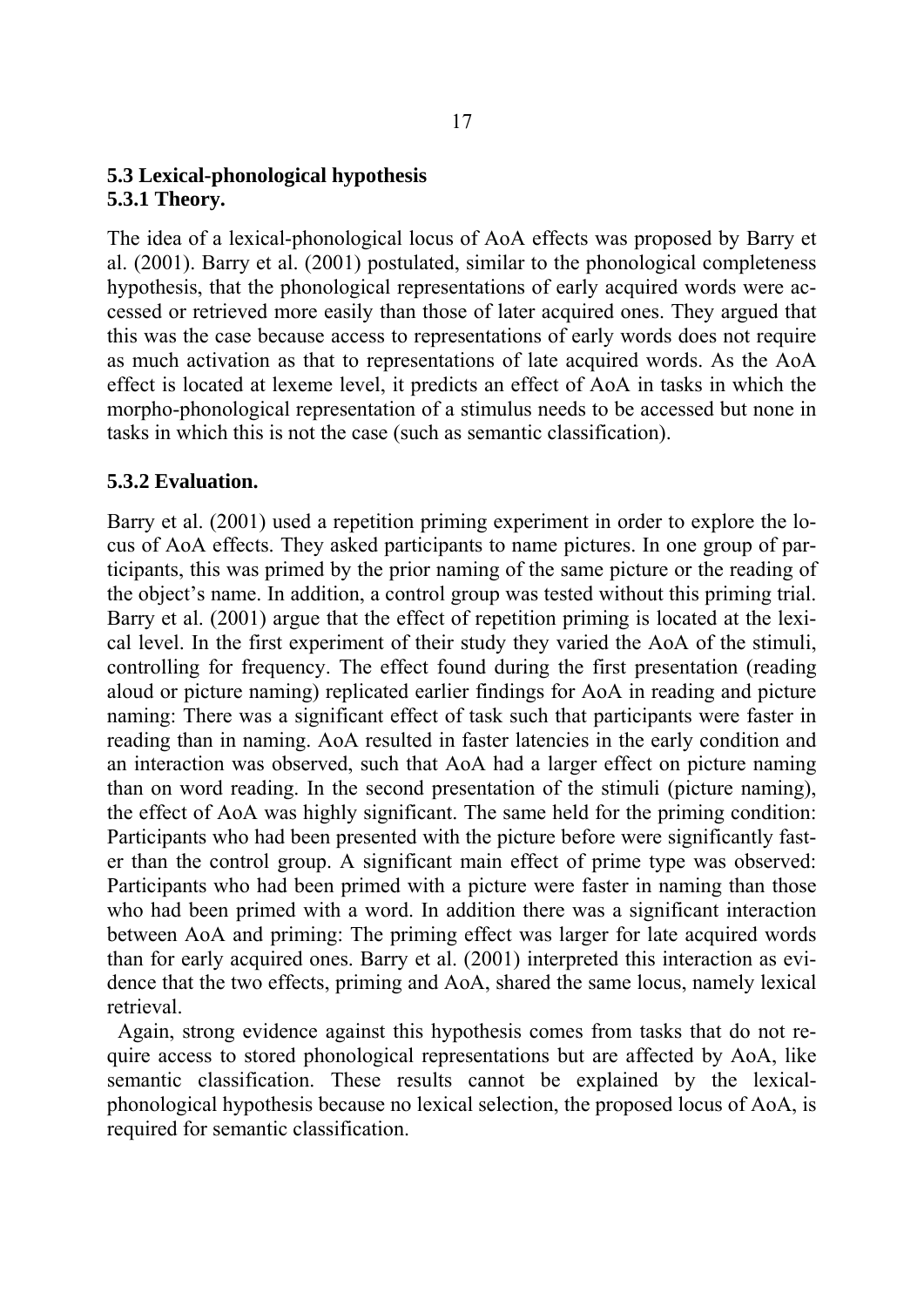## **5.4 Neural network hypothesis 5.4.1 Theory.**

In a number of simulations Ellis and Lambon Ralph (2000) investigated the effect of order of acquisition within a distributed connectionist framework. The network contained input and output layers of 100 units each that were connected to a hidden layer, containing 50 units. The network was trained to learn a large set of words. Critically, the training regime could be adjusted to simulate that some words are acquired earlier than others. Ellis and Lambon Ralph (2000) performed a variety of simulations, for example adding late patterns to early ones or replacing early patterns by late ones. Within the network, weights between input and output units were adjusted during the learning of early patterns. Activation in the intermediate layer had a starting value of 0.5 which was then altered by these adjustments. Late training had a smaller influence on the activation values as the network structure lost plasticity over time and was not able to represent late mappings as efficiently as early mappings. Ellis and Lambon Ralph proposed that this loss of ability to accommodate new material efficiently as time went by was the origin of the AoA effect. They underlined that this effect of order of acquisition should also be observable in other learning processes that do not result in language production (for an evaluation of this prediction see section 5.4.3). Lambon Ralph and Ehsan (2006) summarized this hypothesis and focused on the loss of plasticity (i.e. reduction of the strength of transfer). They argued that early acquired items benefit from the high plasticity of a network. The AoA effect can be explained by a partial reduction of plasticity, which means that late presented items still can be learned but not as efficiently as early ones. If the network underwent a complete loss of plasticity, a "critical period effect", the effect that after a certain period no new information can be learned, would result from this. However, this does not hold for lexical development, as new words can continuously enter the lexicon.

 The neural network hypothesis can explain AoA effects by suggesting a reason for their occurrence and proposing an underlying mechanism. It is, however, difficult to test as it does not make as concrete predictions as localist accounts of AoA effects do. Two testable predictions can be derived of the neural network account. The first is that, as AoA and frequency operate similarly, and that these effects will never be observed independently, thus there will be no task that is affected by frequency but not by AoA and vice versa. The second prediction is the arbitrary mapping hypothesis. According to Zevin and Seidenberg (2002) and as found by Ellis and Lambon Ralph (2000) there is a reduced ability to transfer knowledge about early acquired items to late acquired ones whenever the mapping between input and output is arbitrary. The arbitrary mapping hypothesis predicts that AoA effects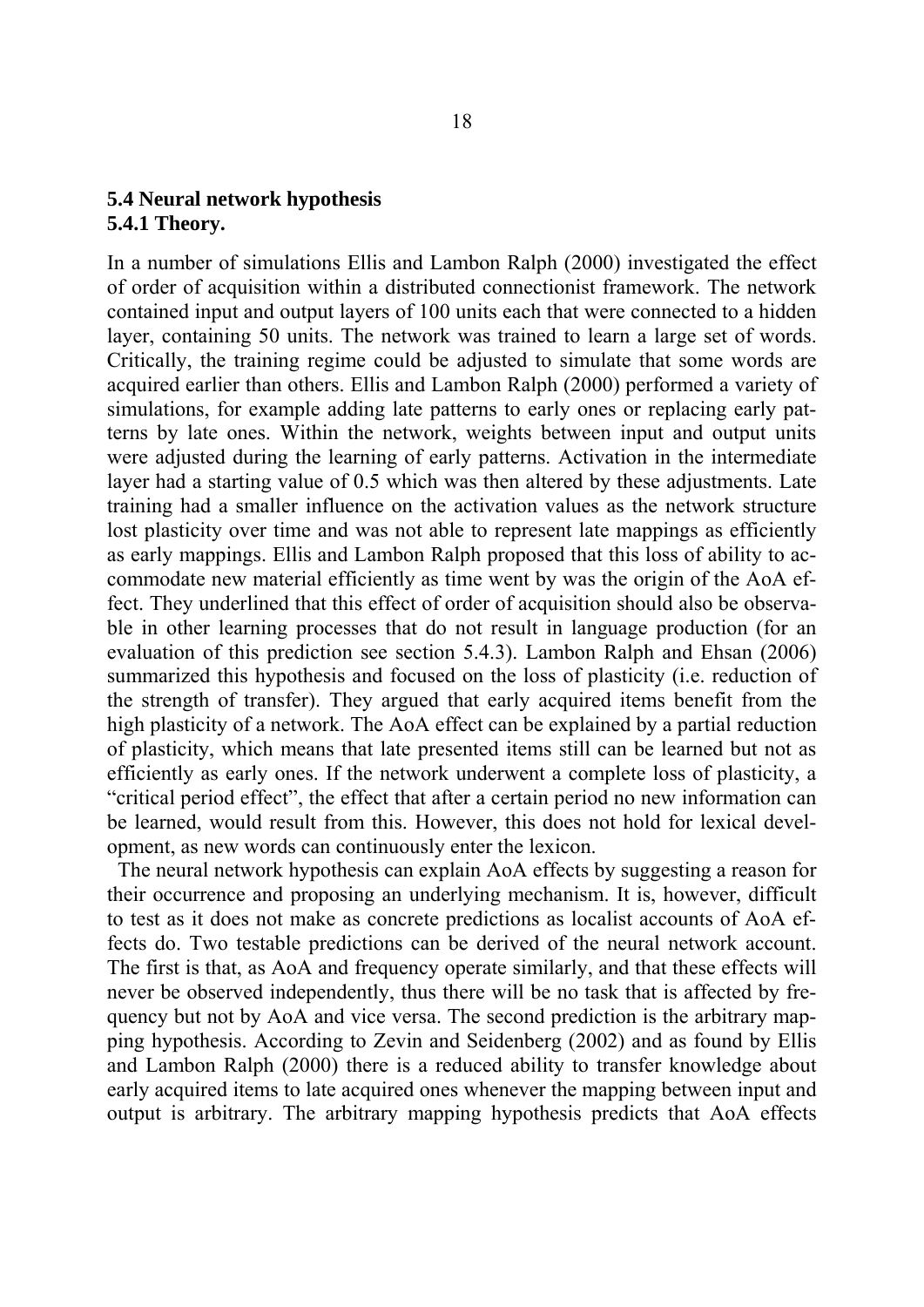should be found in tasks where knowledge about an early acquired word cannot help to produce an adequate output for a late acquired word. Therefore, picture naming should show a large AoA effect as the mapping between an entity and its name is completely arbitrary in most cases. In comparison, word naming, especially in languages with predictable orthography-phonology mapping or in words with regular grapheme-phoneme mapping, should show a reduced AoA effect. As the mapping between orthographic word forms and semantics is arbitrary as well, this hypothesis also predicts an effect of AoA in lexical decision tasks.

#### **5.4.2 Evaluation.**

 The neural network hypothesis locates the AoA effect in the connections between semantics and phonology and predicts larger effects of AoA when mapping between input and output is arbitrary. Larger AoA effects can indeed be observed in picture naming whereas word naming does not yield a strong effect, especially not for regular mapping.

 Chen, Zhou, Dunlap and Perfetti (2007) investigated word naming in Chinese for compound characters that consist of two subcomponents, a semantic and a phonetic radical. Predictability of semantics and pronunciation of these characters differ depending on which family the respective character belongs to. A phonetic radical family has as its members those characters with the same phonetic radical. Some families exhibit high regularity in pronunciation, others contain many irregular characters. Thus, predictability can be manipulated as an independent variable. This was done by Chen et al. (2007). They varied AoA and predictability (highly predictive/ non predictive) in a character naming task. They found significant main effects of both variables (naming speed was faster for early acquired and for highly predictive characters) and a significant interaction in the analysis by participants. This interaction consisted in slower naming latencies for late acquired non predictive characters than for early acquired non predictive characters while this difference was not significant for highly predictive characters. In a second experiment Chen et al. (2007) applied the same design to a semantic category judgment task in which participants were required to categorize characters according to whether their denotation was related to an action, an animal or a plant. They obtained similar results to the first experiment, namely significant effects of AoA and predictability as well as a significant interaction of both factors in the analysis by participants (Chen et al. accounted for the failure to observe significant by-item effects by the small amount of items, namely 14, that were tested). These results strongly support the arbitrary mapping hypothesis, showing a larger AoA effect for unpredictable mappings between input and output than for highly predictable mappings.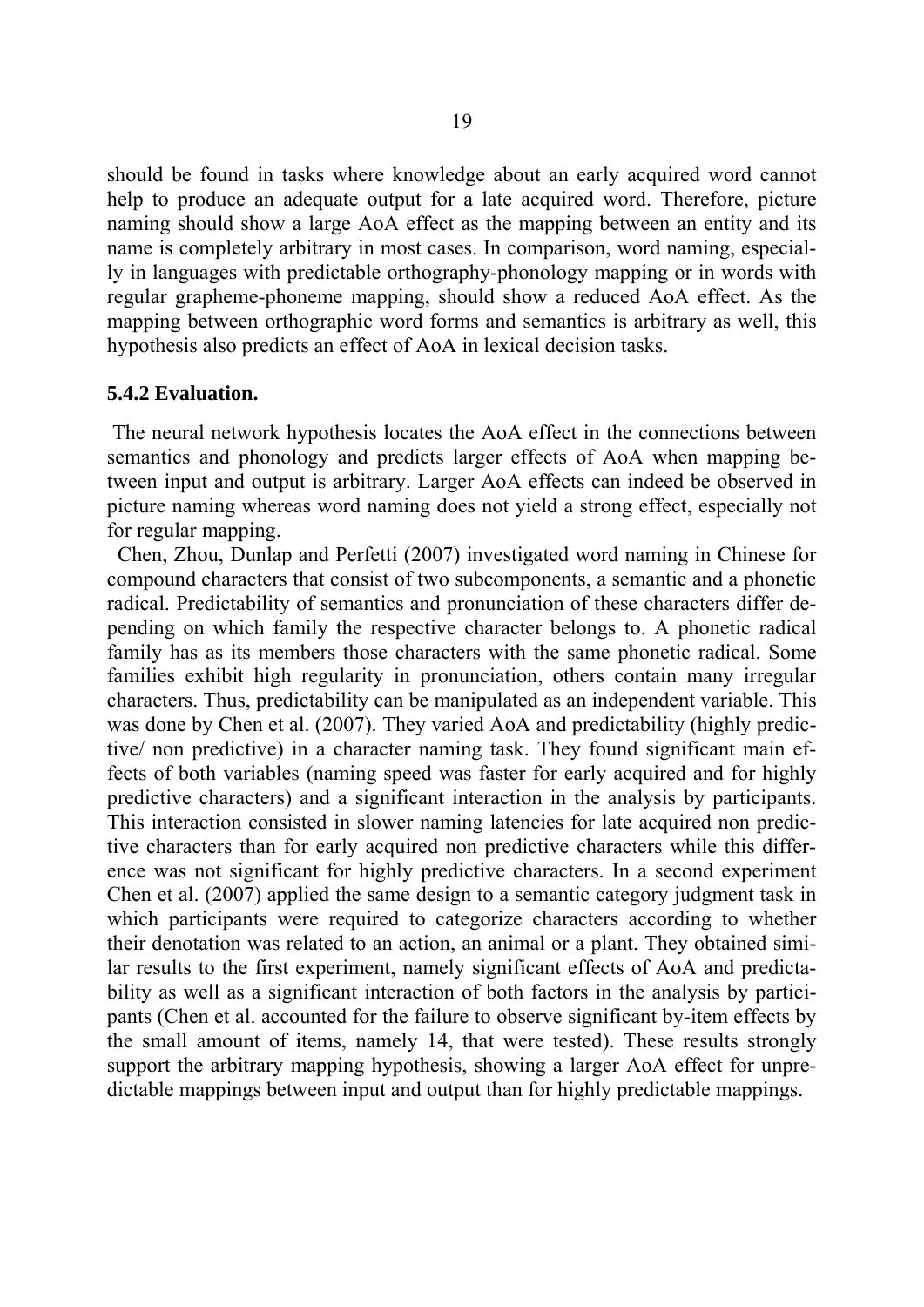More support for the arbitrary mapping hypothesis comes from a study by Cortese and Kanna (2007). They performed a stepwise regression analysis with AoA as predictor for word naming and lexical decision latencies and accuracy. They found that AoA affected response latencies in both tasks but was a stronger predictor for lexical decision times than for word naming latencies. With regards to accuracy it did predict lexical decision accuracy but not word naming accuracy. Cortese and Kanna (2007) interpreted these results as support for the arbitrary mapping hypothesis, as the mapping between phonology and concepts (which, following their argument, would have to be accessed in lexical decision) is more arbitrary than between orthography and phonology.

 As seen in the discussion of AoA effects in the section on word naming tasks, Turkish and Italian are both languages with highly predictable grapheme-phoneme conversion. However, while Raman (2006) did find a significant effect of AoA for Turkish, none was present in the study by Burani et al. (2007), who investigated Italian word naming. This cannot be explained by the arbitrary mapping hypothesis.

#### **5.4.3 Order of acquisition effects as inherent feature of any learning process.**

The neural network hypothesis predicts that effects of order of acquisition (OoA) should be found in any learning process in which the mapping between input and output is arbitrary. OoA effects have been investigated in studies that produced these effects under controlled conditions in a laboratory environment, which is what Lewis (2006) proposed after his criticism of factorial and regression experiments.

 Stewart and Ellis (2008) presented checkerboards with patterns that belonged either into a category "A" or a category "B". Participants had to categorize these stimuli over 8 blocks, each consisting of 96 trials. Stewart and Ellis found a significant advantage of those checkerboards that were introduced early in training compared to those that were introduced late. This advantage still remained significant after cumulative frequencies had been adapted. Similarly, Izura et al. (2011) conducted a study in which participants learned foreign words. During the learning sessions they controlled for cumulative frequency. They found significant effects of OoA in picture naming, lexical decision and semantic classification. Likewise, Moore and Valentine (1999) demonstrated significant OoA effects in reading names of celebrities, deciding whether a name referred to a famous person (though in these tasks OoA only reached significance in the analysis by participants), and deciding whether a presented face was that of a celebrity or not. These results support the hypothesis that AoA effects should be observed in any learning process.

 Thus, the neural network hypothesis provides a useful account for AoA effects. It can generally explain their underlying mechanism and can also account for the occurrence of AoA effects in reading, picture naming, semantic classification and lex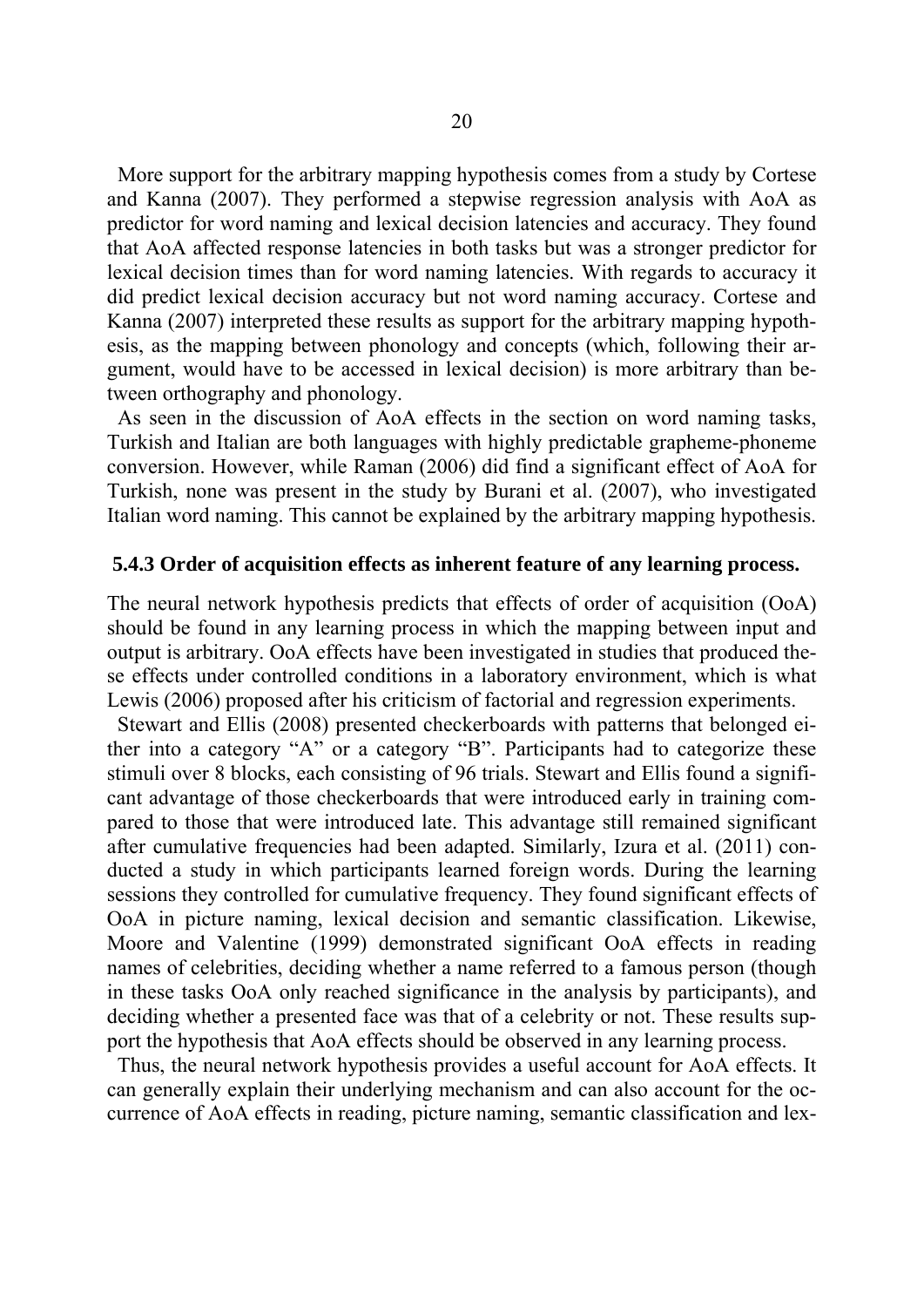ical decision. This is because it predicts that AoA effects occur whenever frequency effects are present. However, findings like those by Raman (2006) are difficult to explain by the arbitrary mapping hypothesis, which is part of this theory.

## **5.5 Semantic hypothesis 5.5.1 Theory.**

The semantic hypothesis was first put forward by van Loon-Vervoorn (1989, cited in Brysbaert, van Wijnendaele and de Deyne, 2000). She assumed the conceptual level as the locus of AoA. Van Loon-Vervoorn argued that in language acquisition the meanings of late acquired words are built on those of early acquired words. In that way the order of acquisition influences word production in so far that representations of early acquired words can be activated faster than those of late acquired ones. Brysbaert et al. (2000) argued that the fact that AoA seems to be highly correlated with semantic variables such as concreteness and imageability supports the idea of a semantic locus.

 Steyvers and Tenenbaum (2005) developed a model of semantic growth that demonstrated the development of AoA effects in a network with non-distributed representations. They found a more central position in the network for those words that were acquired early than for those that were acquired late. This difference between early and late acquired words emerges because nodes that join the network early will acquire more connections than nodes that join it later. Within this network, high frequency words also show higher connectivity and the AoA effect on connectivity is more prominent for high frequency words. The difference between this model and that by Ellis and Lambon Ralph (2000) is that later learned items are not accommodated deficiently but rather not as well connected as early learned items. Hills, Maouene, Riordan & Smith (2010), in an analysis of adult associate norms, found that early acquired words are indeed better connected and in addition are the most contextually diverse in the learning environment. This was shown by the impact of AoA on the number of connections from a word to other words in adult association norms.

 Locating the AoA effect at a semantic level predicts AoA effects on any task in which the conceptual level has to be accessed. These effects should be larger or smaller, respectively, depending on the amount of involvement of the semantic level.

## **5.5.2 Evaluation.**

The semantic level is accessed in picture naming tasks, semantic classification tasks and it can be accessed in lexical decision and word naming tasks. The effect of AoA is largest in picture naming tasks. All of the results described above are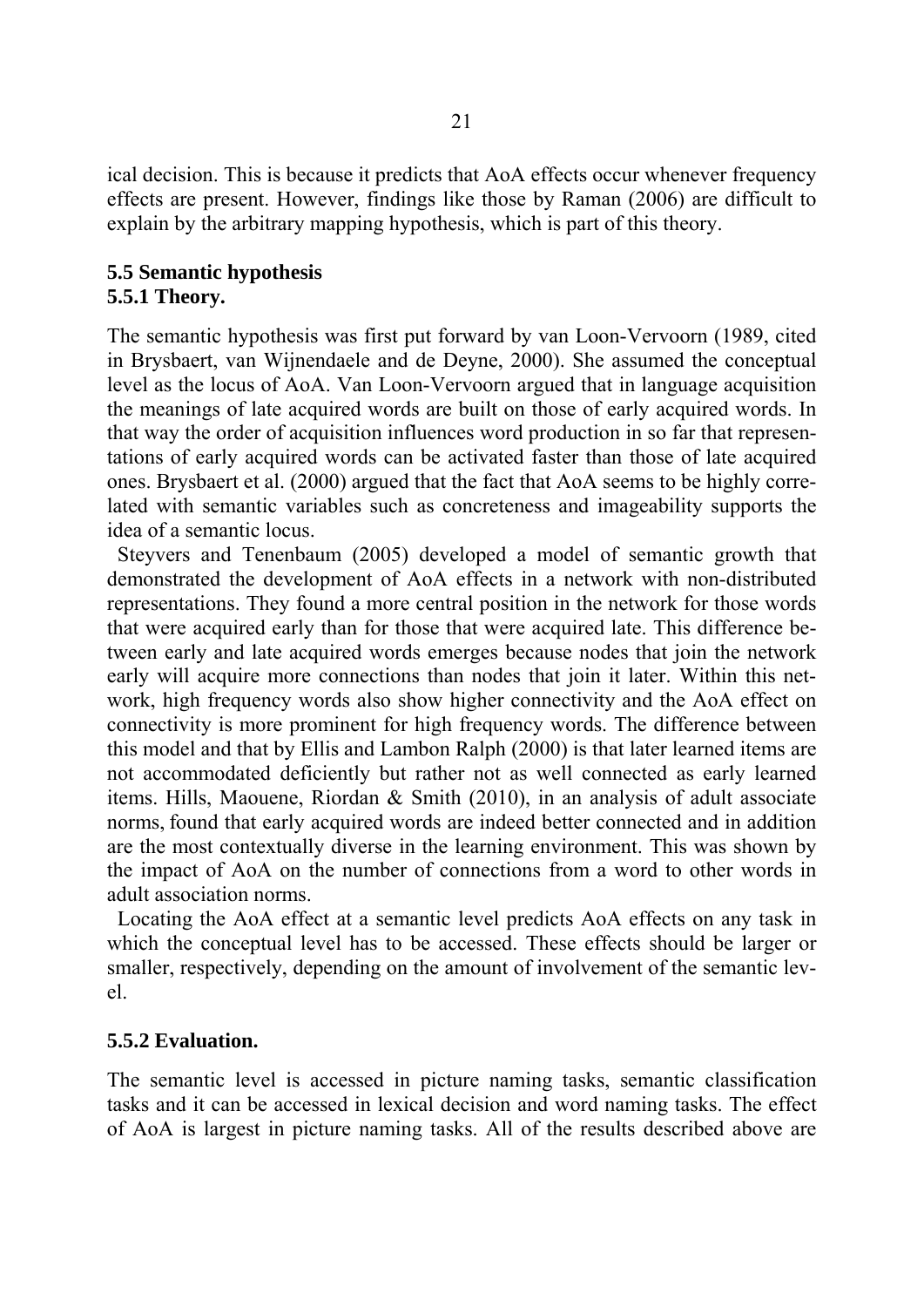compatible with the semantic hypothesis. As seen, results from word naming studies are diverging as some studies have obtained significant results for AoA in word naming (Raman, 2006), whilst others did not (Burani et al., 2007). To assure that the semantic level could not be bypassed, as possible in single word reading, Juhasz and Rayner (2006) measured eye fixation duration during a (silent) sentence reading task. Within this task they manipulated frequency (high/low) and AoA (early/late) for target words. Dependent variables were:

- first fixation duration: duration of the first fixation regardless how many fixations followed
- single fixation duration: the duration of fixation if a word only received a single fixation during first reading
- gaze duration: accumulated duration of all fixations before the eyes left the word
- total fixation duration: sum of all fixation durations including regressions back to the word

AoA affected all of these variables significantly: All durations were shorter for early acquired words than for late acquired words (though for first fixation duration this effect was only significant in the analysis by participants). In sentence comprehending the meaning of a word has to be accessed. That distinguishes this task from word naming in which the semantic level can be bypassed. The results of this study are again compatible with a hypothesis that locates AoA effects at a semantic level and are again difficult to explain in a theory that favors the phonological output system.

 Another study supporting the semantic hypothesis was conducted by Gullick and Juhasz (2008), who performed a cued recall task. This task investigated the effect of AoA on associated word pairs (pairs of semantically related stimuli that were controlled for frequency). During the experiment one of the words of each pair was given and the other one was supposed to be named. Independent variables were AoA of the cue word and AoA of the target word. Gullick and Juhasz argued that if early and late acquired words were connected differently within the semantic network then the semantic memory should be affected by AoA. They found significant effects of target AoA on response latencies, such that early acquired target words were produced faster than late acquired ones. There was a significant interaction of cue AoA and target AoA that consisted in faster latencies for the combination late cue AoA – early target AoA than for other combinations. Gullick and Juhasz explained this in the model by Steyvers and Tenenbaum (2005): Activation spreads between connected nodes and the lexical search is biased to more connected nodes. When early acquired words are activated the activation spreads more diffusely because they have more connections. When a late cue word is activated, it becomes easier to find an early target.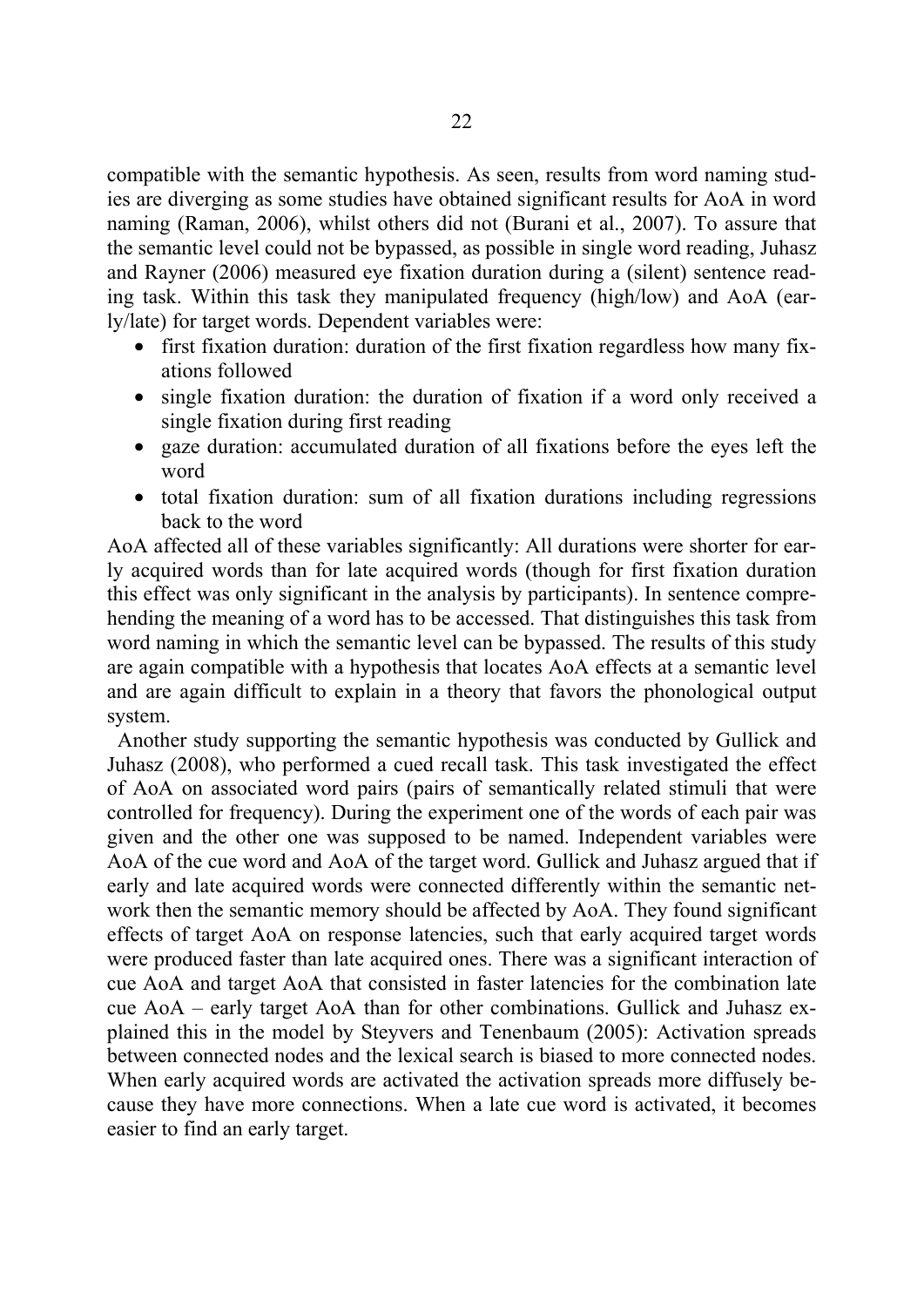Brysbaert et al. (2000) also provided strong evidence in favor of an involvement of semantics as the operating stage of AoA. They employed a word-associate generation task as a semi-factorial design in which three lists were compiled, each manipulating imageability, frequency or AoA and controlling for the others. Participants were required to articulate the first word that came to their mind when a cue word was presented visually. All of the independent variables significantly affected naming latencies: Associations were generated faster for low frequency words, highly imaginable words and early acquired words. The inverse frequency effect is explained by the fact that low frequency words have more distinctive representations than high frequency words. The conditions that created longer generation latencies also yielded more different associates. The generation of associates strongly relies on the access to semantic information about a word. Therefore, these results can be considered as strong evidence for a semantic locus of AoA effects. More support for this hypothesis stems from the second experiment within this study, in which participants were supposed to categorize words with definable meanings and given names in a semantic classification task. Both, the effect of AoA and frequency were significant.

 Ghyselinck, Custers and Brysbaert (2004) investigated the effect of AoA on a variant of the Simon paradigm that differed from word naming in that it required obligatory access to semantics: Participants decided whether a word appeared in uppercase or lowercase printing and responded by labeling it as "living" or "nonliving". Response latencies were influenced by the congruity of the response with the stimulus presented ("living" as output for a living stimulus in the congruent, for a non-living stimulus in the incongruent condition and analogously for the "nonliving" output). Ghyselinck et al. (2004) found that the congruency effect was stronger for early acquired words than for later acquired ones. In accordance to the Steyvers and Tenenbaum (2005) model and as pointed out by Ghyselinck et al. (2004) this can stem from the fact that early acquired concepts have more connections within the semantic network and therefore their meaning can be activated faster.

 Results from different studies seem to support the semantic hypothesis. Evidence against this locus of AoA does not come from tasks that do not require access to semantics but show an effect of AoA, but rather from a study that showed no effect of AoA when it can be assumed that the conceptual level was involved. Izura and Ellis (2002) performed a naming as well as a lexical decision task with bilingual Spanish-English speakers, whose first language was Spanish. It is assumed that within the bilingual lexicon there is one shared semantic system for both languages (La Heij, 2005). Thus, if AoA effects evolve at the semantic level they should be observed for the corresponding lexical entries in the same way for both languages, depending on AoA in the first language and regardless of AoA in the second lan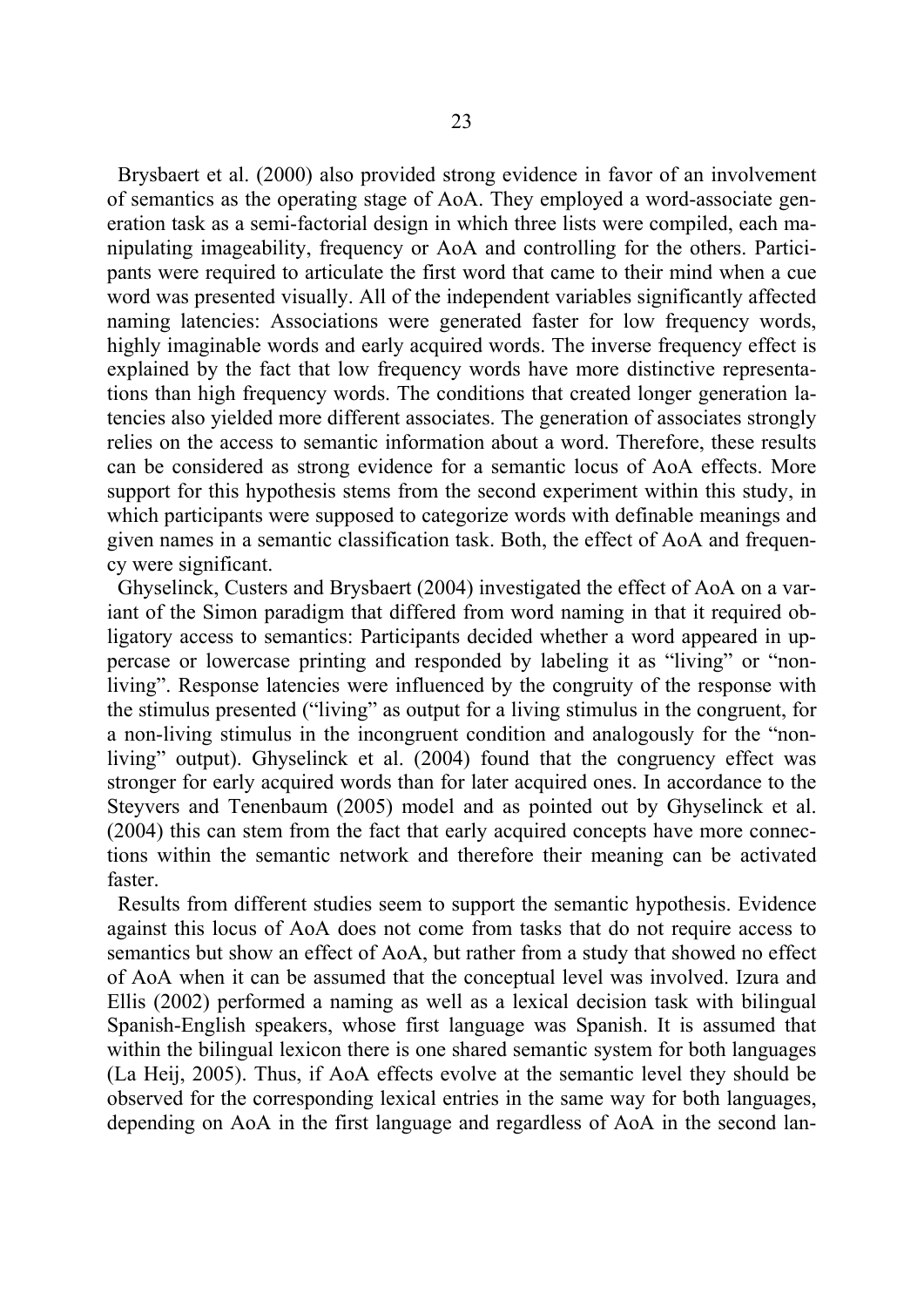guage. This was not confirmed. Izura and Ellis (2002) tested the naming condition (Spanish/English) between participants. They observed significant main effects of language and AoA as well as a significant interaction that consisted in a smaller difference in response latencies for AoA in Spanish than in English. Results of a second experiment showed the same effects in a lexical decision task (although the condition of language was only significant by items).

 In a third experiment Izura and Ellis (2002) tested the effect for words that were acquired early in the first language (Spanish) and late in the second language (English) as well as those that were acquired late in the first but early in the second language. In second language learning, words that are necessary for adult everyday life (for example directions or vocabulary that helps buying things) are acquired early but they are acquired comparatively late in first language acquisition (and vice versa). In experiment 1, Izura and Ellis employed a lexical decision task using English stimuli. Independent variables were AoA of a word in English as a second language, English word frequency, word length and AoA of the word in Spanish as a first language. All had significant effects on decision latencies, except for AoA of the word in Spanish.

 In experiment 3 Izura and Ellis varied language of presentation (Spanish/English) in addition to stimulus set (early Spanish - late English/ late Spanish - early English). There was a significant interaction of language and stimulus set: The group presented with Spanish words responded faster to early Spanish – late English words than to late Spanish – early English words. The group deciding on English words was faster responding to late Spanish - early English items than to early Spanish - late English items. This revealed that AoA only affected decision times of the respective language in which AoA was early. These findings cannot be explained by the semantic hypothesis without assuming separate conceptual representations of the two languages within the bilingual lexicon. This is incompatible with the existing evidence about the structure of the bilingual mental lexicon.

 Additional evidence against the semantic hypothesis comes from a study by Menenti and Burani (2007). They claimed that the semantic hypothesis predicts larger AoA effects in semantic classification than in lexical decision, provided that the classification task requires extensive access to semantics. Employing a "living"/"non-living"- classification task and a lexical decision task and analyzing their results using a regression analysis they did not find such a difference. They interpreted their results as contradicting the semantic hypothesis and being explicable by the neural network and the lexical-semantic competition hypothesis (see section 5.6). Similarly, Catling and Johnston (2006) argued that a semantic locus of AoA could indeed explain the effects in different tasks but that it could not account for the differences in magnitude between these effects. They proposed an accumulation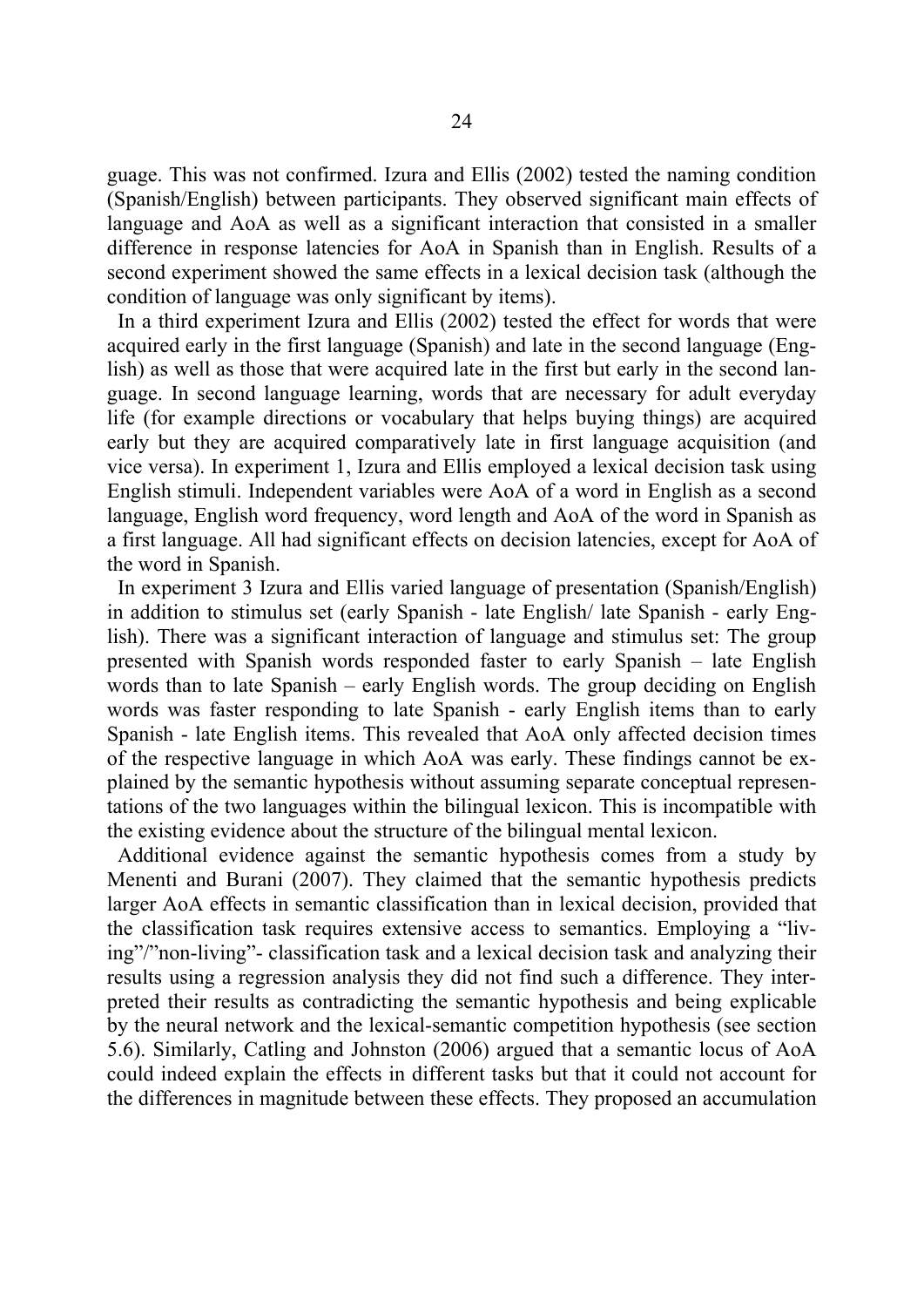of AoA effects, depending on how many stages of word production are accessed. (This account will be discussed in section 5.7).

 As seen, a semantic locus could explain the AoA effects in all tasks that are listed in section 4. However, it cannot account for the findings by Izura and Ellis (2002) and it cannot explain the differences in magnitude between the AoA effects in different tasks.

#### **5.6 Lexical-semantic hypothesis 5.6.1 Theory.**

The lexical-semantic hypothesis draws on the difference in magnitude between frequency related and frequency independent AoA effects, as discovered by Brysbaert and Ghyselinck (2006). According to the lexical-semantic hypothesis, the frequency independent effect of AoA arises from competition at the lemma level that spreads activation to the conceptual level. In the model by Steyvers and Tenenbaum (2005) early acquired words are better connected within the network than late acquired ones. Therefore, late acquired words will have to face stronger competition at the stage of lemma selection. This theory predicts an AoA effect in tasks that require the selection of a single lemma. Additionally, as Juhasz (2005) pointed out, this theory expects the frequency dependent AoA effect to only occur when a frequency effect is present and to be of similar size. Thus the lexical semantic hypothesis predicts an AoA effect in all tasks. This effect should be of the same size as the frequency effect when the lemma level does not have to be accessed and it should be larger than the frequency effect whenever a lemma has to be selected.

## **5.6.2 Evaluation.**

Belke, Brysbaert, Meyer & Ghyselinck (2005) used the semantic blocking paradigm in order to explore AoA effects. In this paradigm, blocks of pictures are presented that are semantically related or unrelated. A homogenous context involves blocked naming of stimuli belonging to the same category, whereas the heterogeneous context condition requires naming of items with no semantic relatedness. Participants have been shown to be generally slower for the homogeneous condition in this task (Kroll & Stewart, 1994; Damian, Vigliocco & Levelt, 2001). This is explained by the spread of activation and high competition at the conceptual and the lemma level. The variant of the paradigm used by Belke et al. (2005) made use of cyclically presented blocks of pictures (Experiment 1) and words (Experiment 3). There was no significant effect in word naming. In picture naming, by contrast, significant effects for cycle, context, and interaction of context and AoA were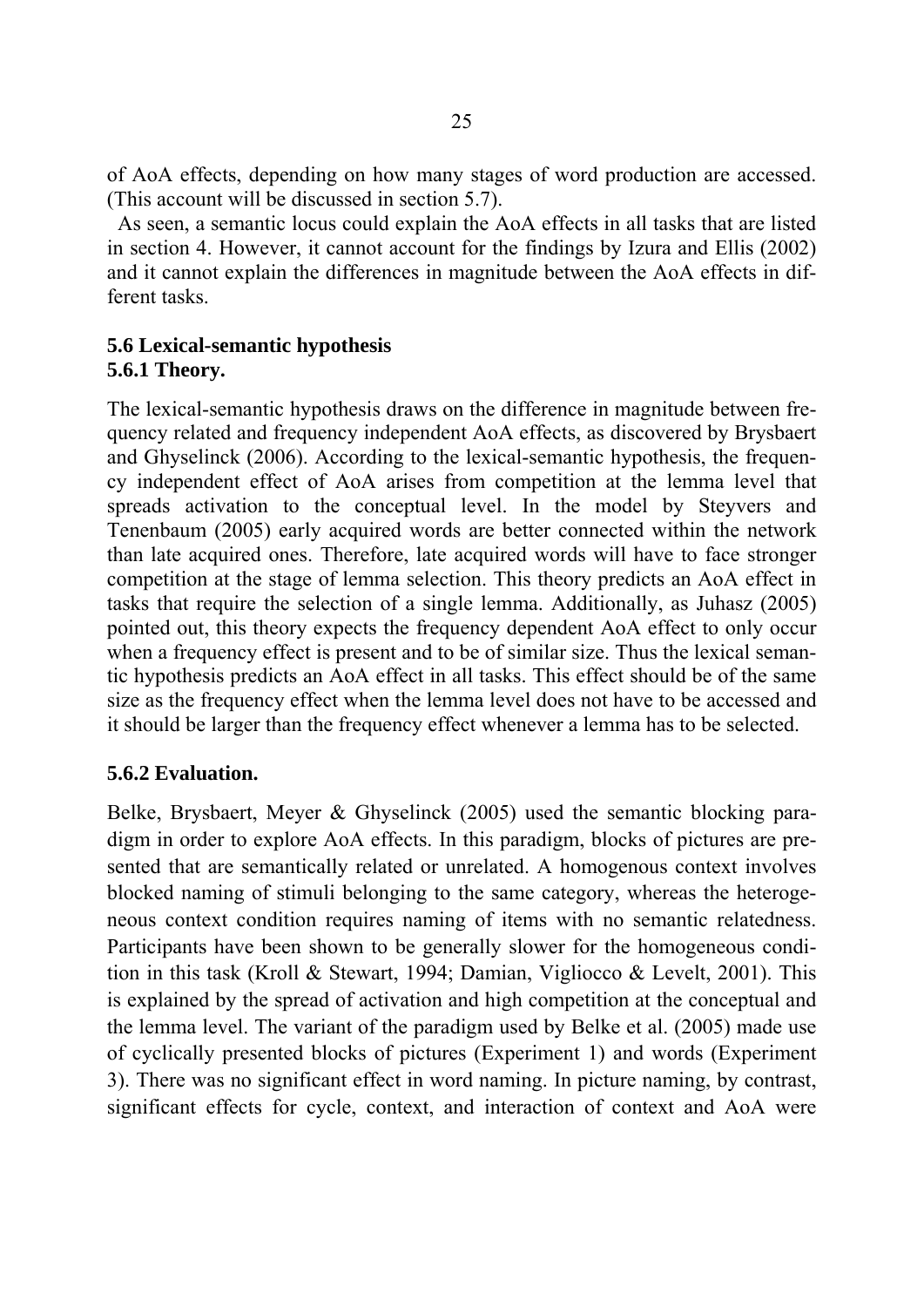found. The interaction consisted in a larger effect of context for late acquired words than for early acquired words. This is consistent with the Steyvers and Tenenbaum (2005) model: Early acquired lemmas compete with other early acquired words, late acquired ones have to compete with early, as well as late acquired candidates. Therefore, the inhibitory effects of semantic context should be larger in naming late acquired words. Other evidence in favor of this hypothesis comes from the fact that the prediction seems to be met that the effect of frequency and the effect of AoA are of approximately the same size in tasks which do not require access to the lemma level. Juhasz (2005) evaluated different tasks with regards to this prediction and found that, indeed, in tasks like word naming and lexical decision, frequency and AoA effects are of roughly similar size and are smaller than those seen in picture naming.

 However, she introduced evidence against the lexical-semantic hypothesis by drawing on experimental results by Turner et al. (1998). They conducted two lexical decision experiments, using visually and aurally presented stimuli. Though the effect of frequency and that of AoA were similar in magnitude in the visual condition, this was not the case when stimuli where presented aurally. Here the effect of AoA was larger than that of frequency. Their study was criticized for the use of Kučera and Francis (1967) frequency norms by Zevin and Seidenberg (2002), who found that when applying Celex norms to the stimuli, early acquired words were of much higher frequency than late ones. Thus, deficient control for frequency cannot be excluded. However, this would not account for the difference between the results of the two experiments. According to Juhasz (2005), trying to maintain the lemma competition theory would mean that the discrepancy between lexical decision with auditory and visual stimuli must be accounted for. That means, as the effects of AoA and frequency differed in auditory lexical decision, it would have to be explained why this task should require selecting a lemma while visual lexical decision does not. Access to semantics is optional in lexical decision. In order to maintain the assumptions of the lexical-semantic hypothesis it would have to be hypothesized that semantics is more involved in auditory than in visual lexical decision.

 Despite this weak point, the lexical semantic hypothesis can explain almost all findings of AoA as either being frequency related or evolving during lemma competition: The frequency related effect of AoA should occur in all tasks that exhibit sensitivity to effects of frequency, here lexical decision, semantic classification and word naming. The frequency independent effect of AoA affects tasks like picture naming, in which a specific lemma needs to be selected.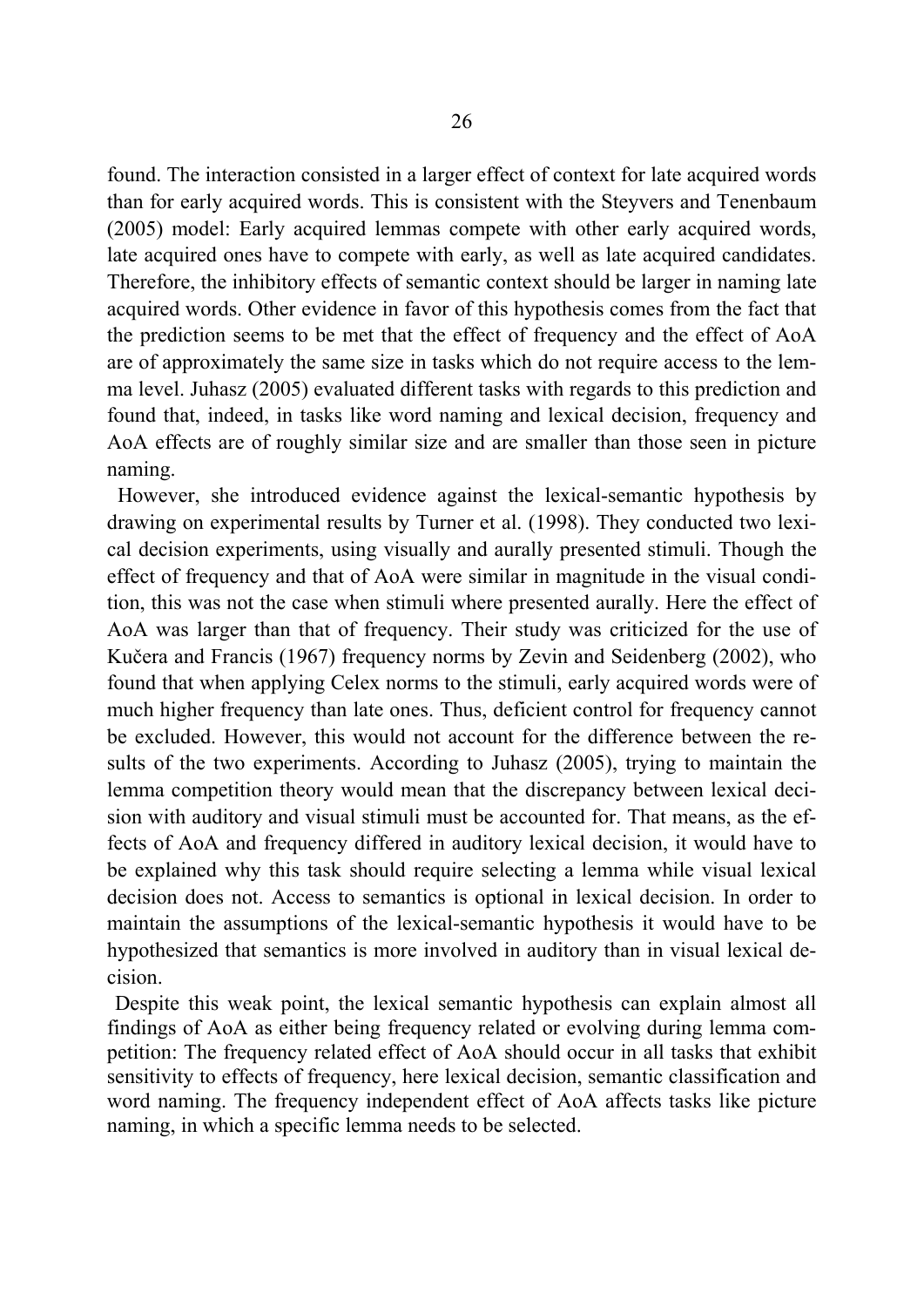#### **5.7 Two distinct loci, a single locus or accumulation of AoA?**

As discussed, the assumption of a single locus of AoA effects can be discarded because of the observation of a frequency-dependent and a frequency-independent effect of AoA. Two different theories have been put forward to account for the varying effects in different tasks. Catling and Johnston (2009) hypothesized that the AoA effect accumulates depending on how many processing stages are involved in a task. For example in picture naming, more stages have to be accessed than in lexical decision or word naming. The magnitude of the AoA effect should vary depending on the number of stages involved in a task. Catling and Johnston (2009) held this hypothesis against the prediction made by the lexical-semantic hypothesis. Following their argument, this theory predicts that a jump in the magnitude of AoA effects should occur depending on the involvement of phonology (as two AoA effects are assumed and the task that required access to phonological representations also required selection of a single lemma). In order to test these predictions, they conducted 4 experiments.

 In their experiments 1 and 2, Catling and Johnston (2009) employed tasks that only required access to structural information. A picture-picture verification task required participants to decide whether two pictures were identical or not. The 48 critical stimuli were matched on a variety of variables and were always presented in the 'different' condition. In order to avoid an effect of repetition priming, unrelated filler objects were used in the 'same' condition. In experiment 2, participants were required to decide whether an object presented was a real or an unreal object (with unreal objects being chimeric pictures).The effect of AoA was significant for both tasks, thus showing an effect of AoA at a perceptual level.

 In experiment 3, Catling and Johnston (2009) were concerned with the magnitude of AoA effects in tasks that require access to semantic and structural representations. In an object-name verification task they asked participants to indicate whether a given picture was the corresponding one to a presented name. There was a significant effect of AoA (but see Charlard & Bonin, 2006, for different results). The fourth experiment consisted in an object naming task. The same procedure as in experiment 3 was used, except participants now were required to produce a verbal response to the presented picture. AoA had a highly significant effect on this task. Catling and Johnston (2009) then evaluated their results with regards to the differences of AoA effects across tasks. In order to do so, they calculated the effects sizes of each participant for each task and compared those between the separate tasks. Task type affected effect size significantly. The effects observed in naming were significantly larger than those seen in all other tasks. There were no significant differences between the sizes of the effect in picture-picture verification, real/unreal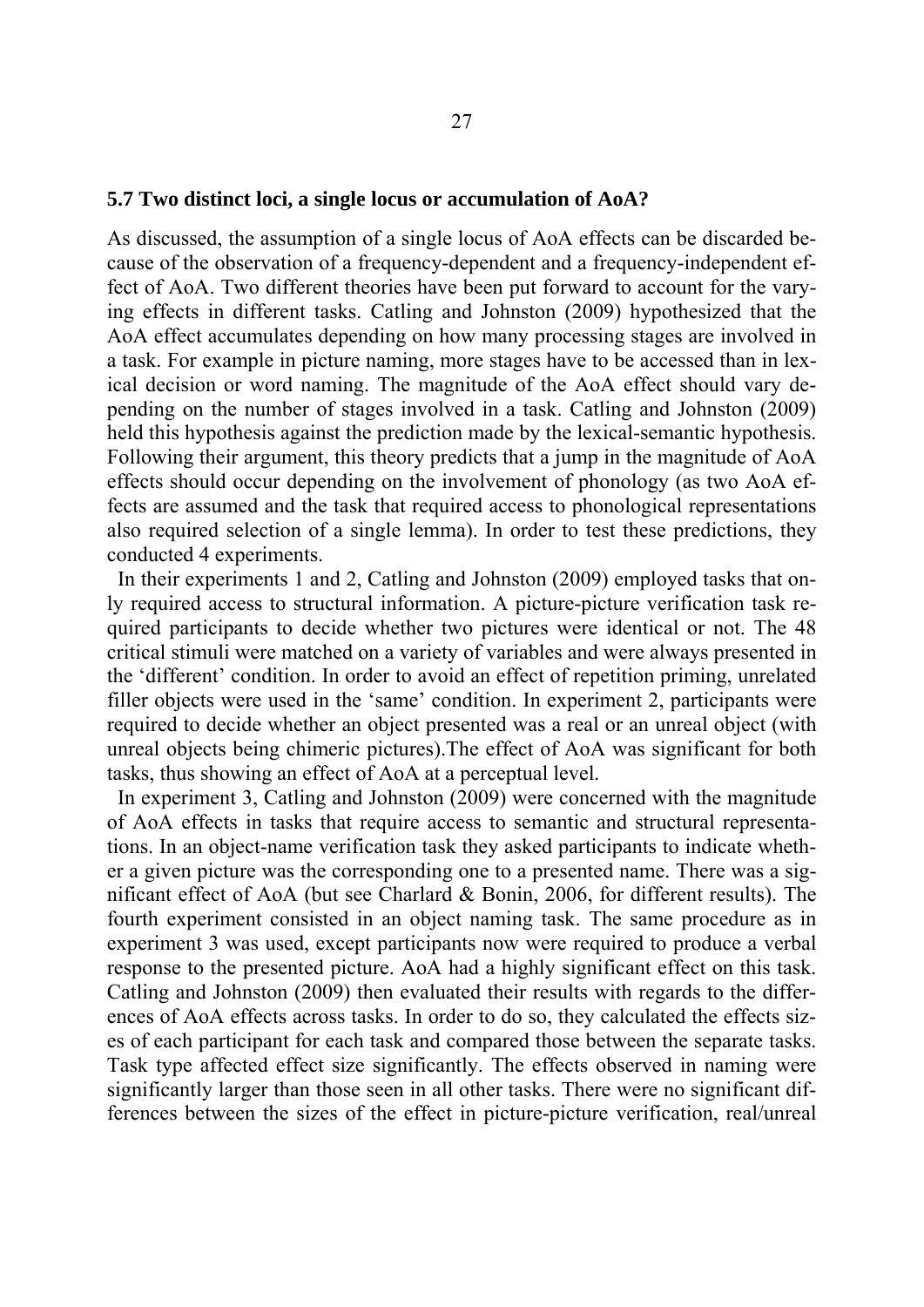classification or word-picture verification. According to the accumulationhypothesis, brought forward by Catling and Johnston (2009), the effect size should have increased continuously. That was not the case; rather a jump of effect size between tasks that did not require access to phonology and those that did was observed. Because of this finding, Catling and Johnston (2009) interpreted their results in favor of the lexical-semantic hypothesis.

#### **5.8 Discussion**

Different hypotheses have been brought forward regarding the locus of AoA effects:

- the phonological completeness hypothesis
- the lexical-phonological hypothesis
- the neural network hypothesis
- the semantic hypothesis
- the lexical-semantic hypothesis.

As seen at this point none of these hypotheses can sufficiently explain all experimental results. However, these theories differ with regards to explicatory power. Assuming one locus of AoA does not seem to suffice to account for all observed effects. Brysbaert and Ghyselinck (2006) as well as Catling and Johnston (2009) provided strong evidence that at least two distinct loci of AoA have to be assumed. Any one-locus account, such as the semantic hypothesis and both the phonological completeness and the lexical-phonological hypotheses would face the problem of failing to explain why AoA effects are systematically observed even if the critical processing stage is not accessed.

 The phonological completeness hypothesis and the lexical-phonological hypothesis cannot account for a number of findings of AoA effects without the access to phonological representations. Also the AoA effect in second language learning cannot be explained by the phonological completeness hypothesis because there is no reason to assume that early acquired words of a second language are stored differently from late ones. Similarly, the lexical-phonological hypothesis has to make further assumptions as to how AoA effects in semantic categorization or picturepicture verification tasks can be explained.

 The neural network and arbitrary mapping hypotheses, of which the latter derives from the former, provide a good account as to when AoA effects should be observed. The prediction that the more arbitrary the mapping between input and output the greater the magnitude of the effect of AoA seems to hold in most cases. In addition, the neural network account offers a good explanation for the observation of AoA, or rather order of acquisition, effects in tasks that do not include language specific stimuli. However, Raman (2006) provided evidence against this claim by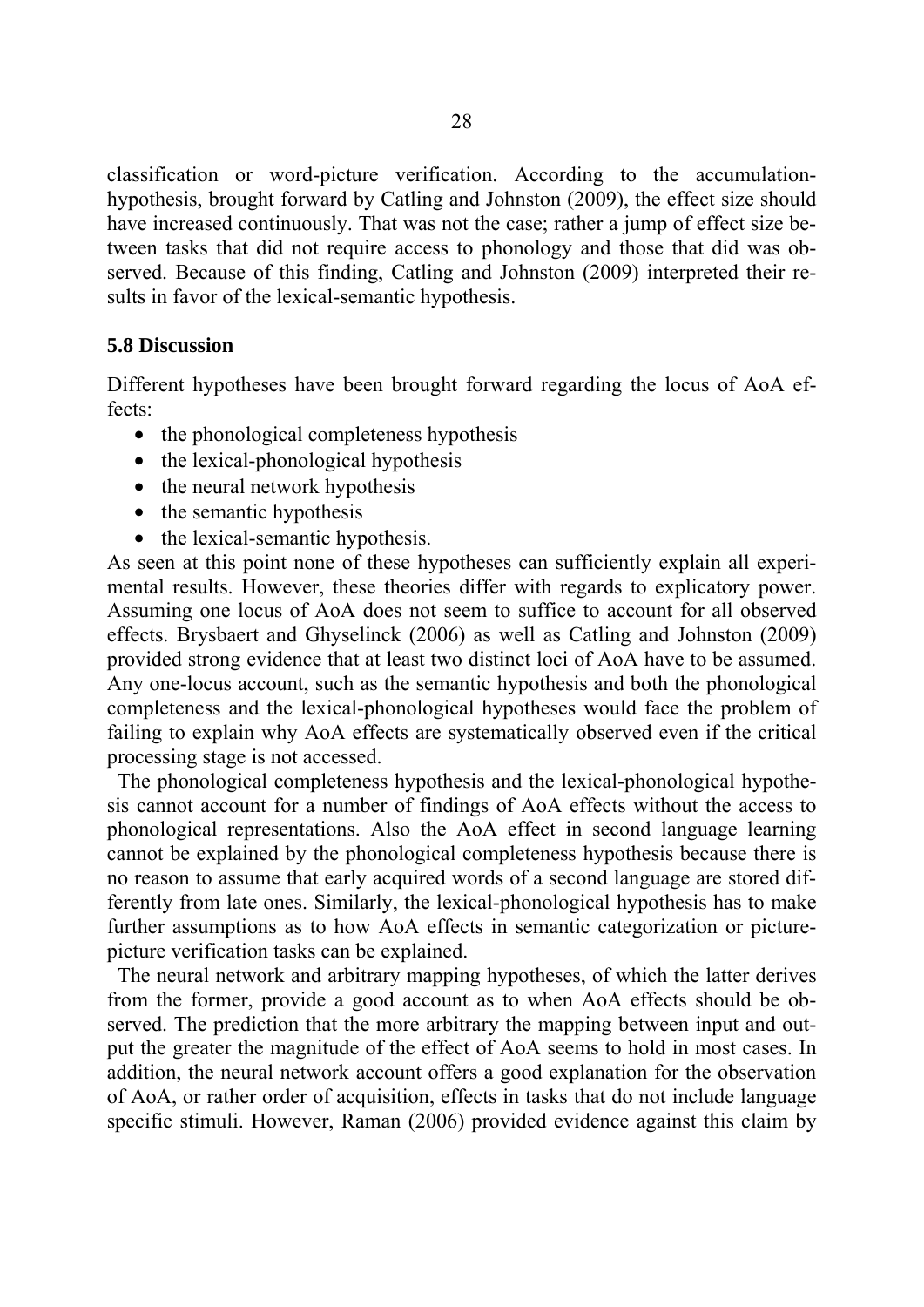showing an AoA effect when mapping between phonology and orthography was completely predictable. Thus, in order to maintain the arbitrary mapping hypothesis these findings have to be taken into account, either by identifying features of Raman's experimental design that may have caused the effect or by extending the existing theory so far that these effects can be explained.

 The semantic hypothesis can explain the existence of AoA effects across the full variety of tasks. Even in word naming and lexical decision access to semantics is optional and thus might be the stage at which AoA operates in these tasks. However, the semantic hypothesis does not provide sufficient explanation for the differences in the magnitudes of the effects between tasks. In addition, the finding that OoA has an effect in a second language that depends on the OoA of words in this respective language, rather than the first one, cannot be accounted for by the semantic hypothesis without assuming different semantic systems for the two languages of bilinguals.

 The lexical-semantic hypothesis can explain all observed effects of AoA as well and makes adequate predictions regarding the magnitudes of AoA effects in different tasks. However, it cannot account for the frequency independent AoA effect in auditory lexical decision tasks.

 As seen, the hypotheses that can account for most of the findings of AoA effects, or the absence of these findings, respectively, are the neural network hypothesis and the lexical-semantic hypothesis. Menenti and Burani (2007), favoring the neural network hypothesis, pointed out the importance of directly comparing these hypotheses. Likewise, Juhasz (2005), though discarding the lexical-semantic hypothesis, came to the conclusion that more research needs to focus on the differences between the predictions of the neural network hypothesis and the model by Steyvers and Tenenbaum (2005). To my knowledge no such study has been conducted yet. This would be the next step in optimizing theories about the locus of AoA effects. Ellis and Lambon Ralph (2000) assign AoA effects to differences in quality between the acquisition of early and late presented patterns. In contrast, Steyvers and Tenenbaum (2005) assume quantitative differences between the connections of early and late acquired words, with early words being better connected than late ones due to a more central position within the network.

 As seen, the neural network hypothesis does not make many testable predictions. The ones it does make are the co-occurrence of effects of AoA and frequency, and differences of the magnitude of AoA effects depending on the mapping between representations. As Belke et al. (2005) argued, their results are compatible with the arbitrary mapping hypothesis as well, as no effect of AoA was observed in word naming. Likewise, Juhasz (2005) claimed that, according to the lexical-semantic hypothesis, frequency and AoA effects of similar sizes should be found in all tasks that do not require lemma selection. It could be argued that both hypotheses might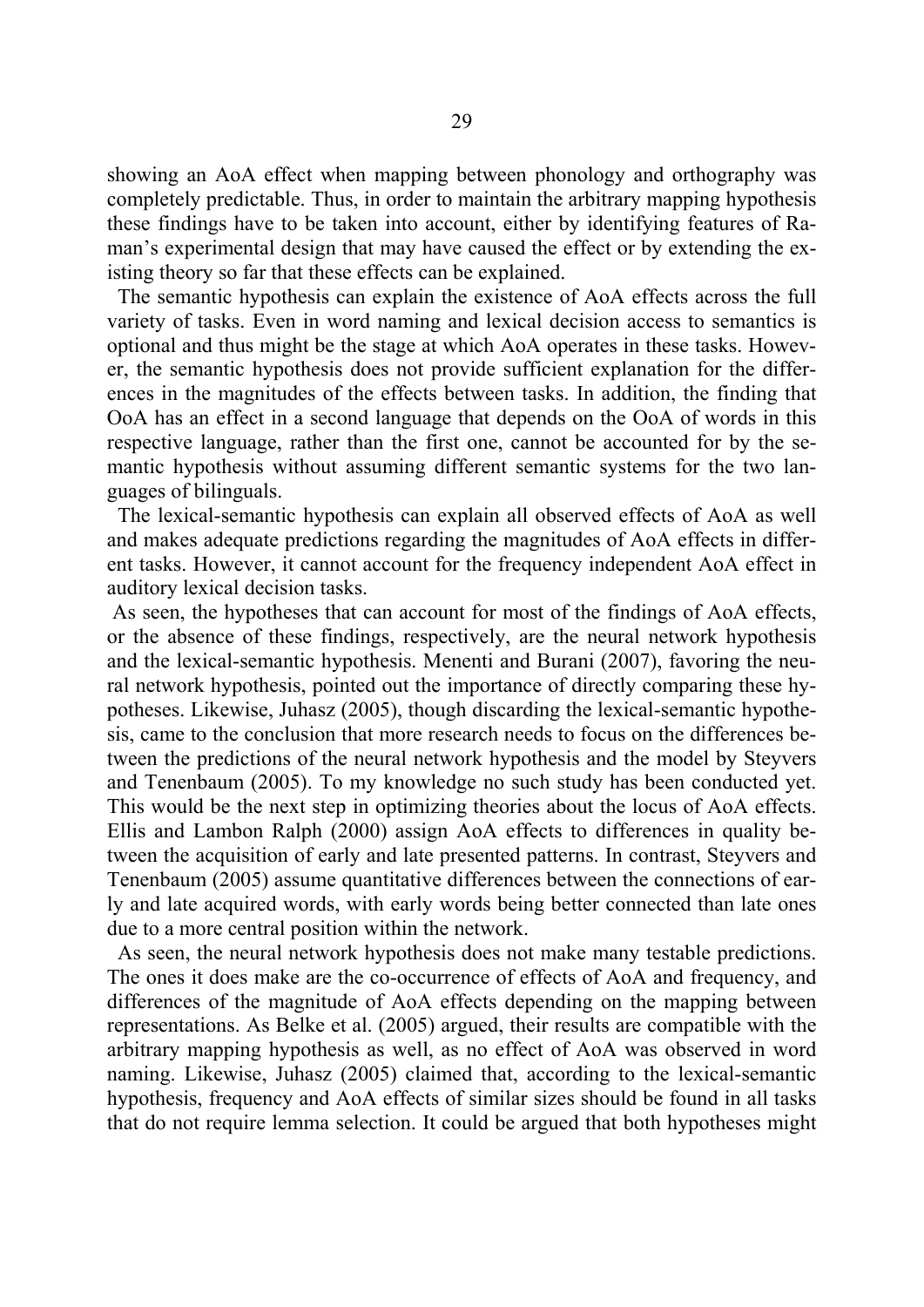be compatible, in so far as the neural network hypothesis might explain the mechanism behind the frequency related AoA effect and the lexical-semantic hypothesis the locus of the frequency unrelated effect. However, both hypotheses differ with regards to their underlying assumptions, namely the idea of loss of plasticity within a network over time (neural network hypothesis) or different positions of early and late words within a network (lexical-semantic hypothesis, corresponding to the model by Steyvers and Tenenbaum, 2005).

 As arbitrary mapping, the strong association with frequency effects, and transferability to other learning processes are the only testable predictions of the neural network hypothesis, there is none that would not be consistent with the lexicalsemantic hypothesis. One way to deal with this problem could be to further test the strong predictions made by the lexical-semantic hypothesis (as it assumes competition at the lemma level).

 Recently, Abdel Rahman and Melinger (2011) found that competition can be induced in cyclically blocked picture naming for blocks of pictures that would not usually cause interference by competition, for example associatively related stimuli. Interference is induced by establishing a context in which the pictures would be semantically related. This context is created by providing a title before the presentation (e.g. "fishing trip" for the items bucket, coffee, river, stool). Abdel Rahman and Melinger found an interaction of title presentation and semantic relatedness in a task in which heterogeneous and associatively related blocks of pictures were supposed to be named. Participants were slower in the associatively related condition than in the heterogeneous condition. Importantly, this was only the case after the prior presentation of a title that created a meaningful context for the presented pictures. This effect was found even after six cycles had passed without a title, showing that semantic context effects can be established ad hoc.

 These findings can be useful for testing the predictions made by the lexicalsemantic hypothesis. Assuming the argument of this hypothesis, the following predictions can be made. Late acquired words have to face more competition than early acquired ones, based on their less central position in the network (late words have to compete with early as well as late words, whereas early words are stronger competitors and only have to compete against early words). When the lemma of a word is activated, lemmas sharing similar, by then co-activated, features at the conceptual level will also become possible candidates for selection. For early acquired words competition will be less strong than for late acquired words, resulting in faster selection of the former ones, or slower selection of the latter ones, respectively. The findings by Abdel Rahman and Melinger (2011) can be used to test whether the AoA effect is influenced by different levels of competition. This can be tested by adding the independent variable AoA (early/late) to the experiment conducted by Abdel Rahman and Melinger (2011) that had as independent variables context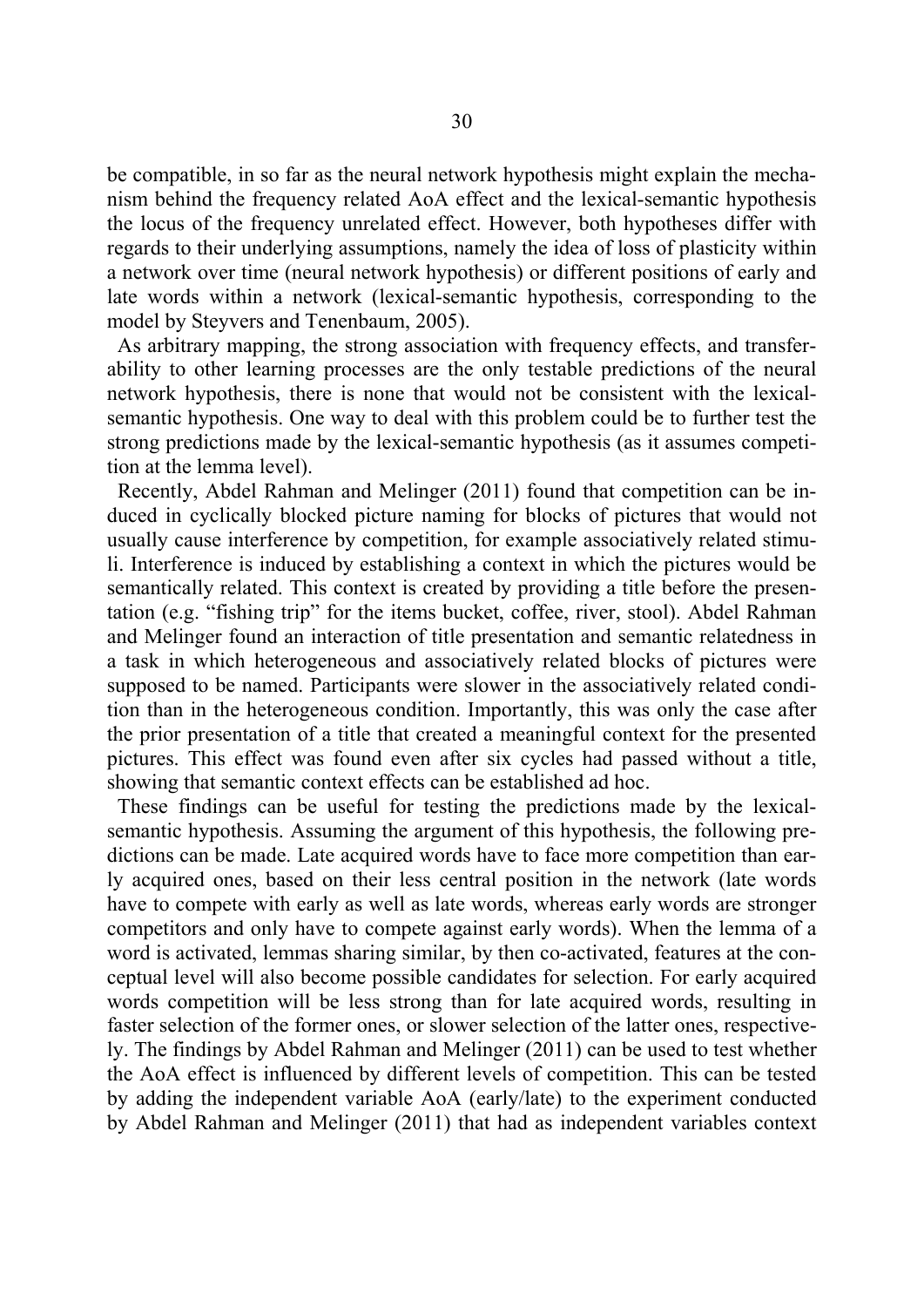(heterogeneous/thematically related), title (with title, cycles 6-12 /without title cycles 1-6), and cycle (1-12). The first 6 cycles should show no effect of context and an AoA effect of the same size as it is in picture naming. After the presentation of a title, an effect of context should emerge. Likewise, an interaction should be found. This should consist in a stronger influence of the related context for late AoA than for early. This interaction would suggest the same locus of the effects of context and AoA, namely lemma selection. This has already been shown by Belke et al. (2005), however, in this experiment it would be possible to rule out any other factor than competition as the origin of this interaction. This is because the effect does not occur for the same stimuli before competition is induced. Such results would thus support the model of semantic growth by Steyvers and Tenenbaum (2005) and the lexical-semantic hypothesis.

#### **6 General discussion and future directions**

The AoA of a word affects all language processing tasks. The production of single words in picture and word naming is affected by this variable, however, with varying magnitude. In order to gain more knowledge about the storage and processing of language it is therefore important to investigate this effect further and to control for it when trying to locate the effects of other variables.

 Future studies will have to take limitations in experiments investigating AoA effects into account. Ideally, a study exploring effects of AoA should do so by training participants on new stimuli that can be controlled and actually be manipulated. During the training, cumulative frequency, imageability and as many other factors that were found to influence AoA (see Reilly, et al., 2007) as possible have to be controlled.

 Regarding the locus of AoA effects, any one-locus account can be discarded in favor of a two-loci or multiple-loci approach. This is because two effects of AoA have been observed: a frequency related one and one that is frequency independent (Brysbaert & Ghyselinck, 2006). There are two hypotheses which can explain most findings of AoA effects adequately: the neural network hypothesis (Ellis  $\&$ Lambon Ralph, 2000) and the lexical-semantic hypothesis (Belke et al., 2005). These would ideally be compared directly by investigating whether a loss in plasticity in the network results in an encoding of late acquired words that is not as efficient as that of early acquired words (Ellis & Lambon Ralph, 2000), or if the position of late acquired words is not as central in the network as that of early acquired ones (Steyvers & Tenenbaum, 2005). However, as the testable predictions made by the neural network hypothesis are also consistent with the lexical-semantic hypothesis, such a direct comparison is not possible. Thus, predictions made by the lexical-semantic hypothesis will have to be tested further. The next step in AoA re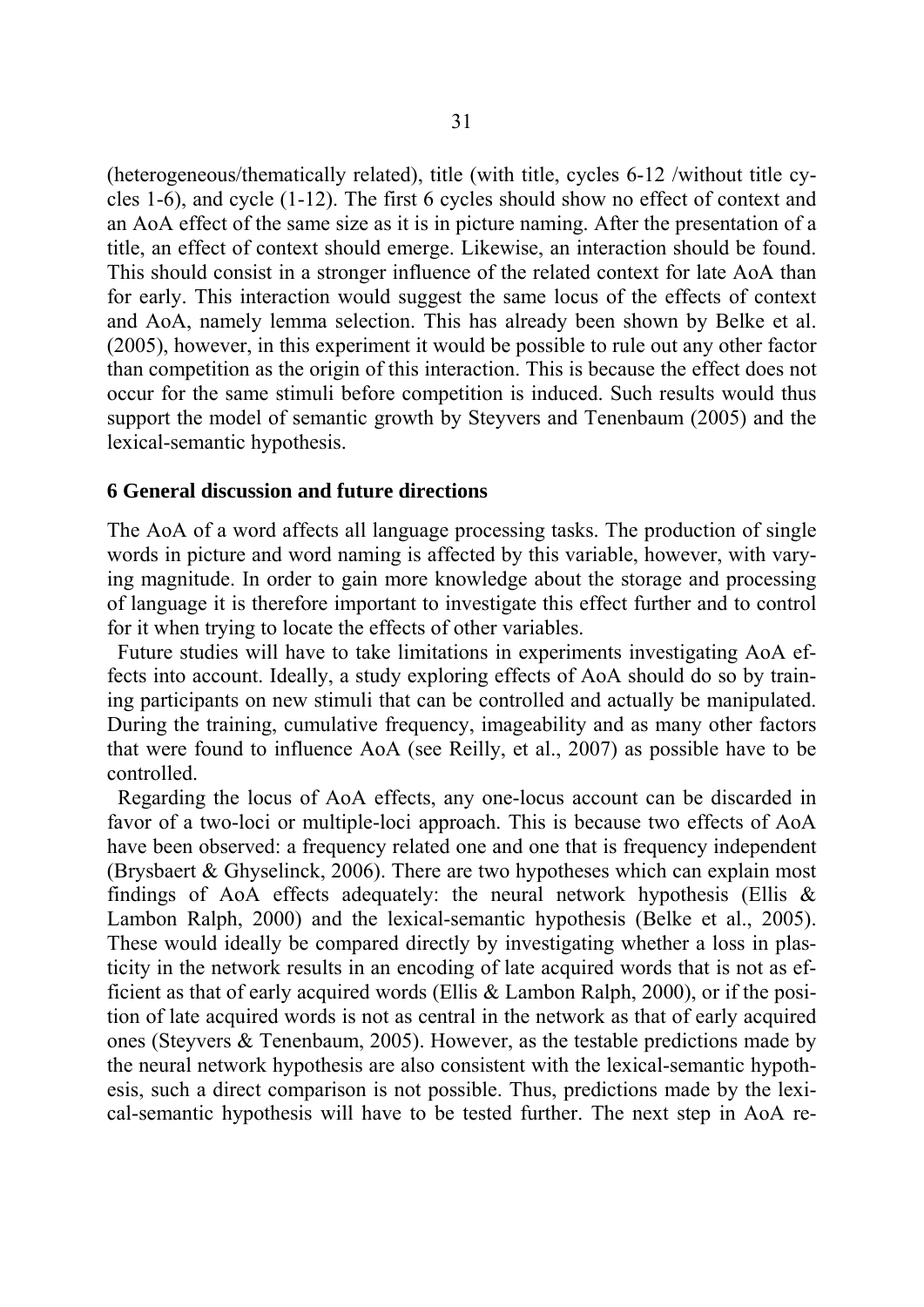search will lead to exploring whether the frequency independent effect of AoA actually can be shown to arise of competition during lemma selection or not.

#### **7 References**

- Abdel Rahman, R. & Melinger, A. (2011). The dynamic microstructure of speech production: Semantic interference built on the fly. *Journal of Experimental Psychology:Learning, Memory, and Cognition*, *37*, 149-161.
- Assink, E.M.H., van Well, S. & Knuijt, P.P.N.A. (2003). AoA effects in native speakers and second-language learners. *Memory & Cognition, 31,* 1218-1228.
- Baayen, R.H. (2010). A real experiment is a factorial experiment?. *The Mental Lexicon, 5,* 149- 157.
- Barry, C., Hirsh, K.W., Johnston, R.A. & Williams, C.L. (2001). AoA, word frequency, and the locus of repetition priming of picture naming. *Journal of Memory and Language, 44*, 350–375.
- Barry, C., Johnston, R.A. & Wood, R.F. (2006). Effects of AoA, age, and repetition priming on object naming. *Visual Cognition*, *13*, 911-927.
- Belke, E., Brysbaert, M., Meyer, A.S., Ghyselinck, M. (2005). AoA effects in picture naming: Evidence for a lexical-semantic competition hypothesis. *Cognition, 96*, B45-B54.
- Brown, G.D.A., Watson, F.L. (1987). First in, first out: Word learning age and spoken word frequency as predictors of word familiarity and word naming latency. *Memory & Cognition*, *15*, 208-216.
- Brysbaert, M., Cortese, M. J. (2011). Do the effects of subjective frequency and AoA survive better word frequency norms?. *The Quarterly Journal of Experimental Psychology*, *64*, 545- 559.
- Brysbaert, M., Ghyselinck, M. (2006). The effect of AoA: Partly frequency related, partly frequency independent. *Visual Cognition*,*13*, 992-1011.
- Brysbaert, M., van Wijnendaele, I., de Deyne, S. (2000). AoA effects in semantic processing tasks. *Acta Psychologica, 104*, 215-226.
- Burani, C., Arduino, L.S. & Barca, L. (2007). Frequency, not AoA, affects Italian word naming. *European Journal of Cognitive Psychology*, *19*, 828-866.
- Catling, J.C., Johnston, R.A. (2006). The effects of AoA on an object classification task. *Visual Cognition*, *13*, 968-980.
- Catling, J.C., Johnston, R.A. (2009). The varying effects of AoA. *The Quarterly Journal of Experimental Psychology*, *62*, 50-62.
- Caramazza, A. & Miozzo, M. (1997). The relation between syntactic and phonological knowledge in lexical access: Evidence from the 'tip-of-the-tongue' phenomenon. *Cognition ,64,* 309-343.
- Chalard, M. & Bonin, P. (2006). AoA effects in picture naming: Are they structural and/or semantic in nature?. *Visual Cognition*, *13*, 864-883.
- Chen, B.G.., Zhou, H.X., Dunlap, S. & Perfetti, C.A. (2007). AoA effects in reading Chinese: Evidence in favour of the arbitrary mapping hypothesis. *British Journal of Psychology , 98*, 499–516.
- Coltheart, M. Rastle, K., Perry, C., Langdon, R. & Ziegler, J. (2001). DRC: A dual route cascaded model of visual word recognition and reading aloud. *Psychological Review,108,* 204- 256.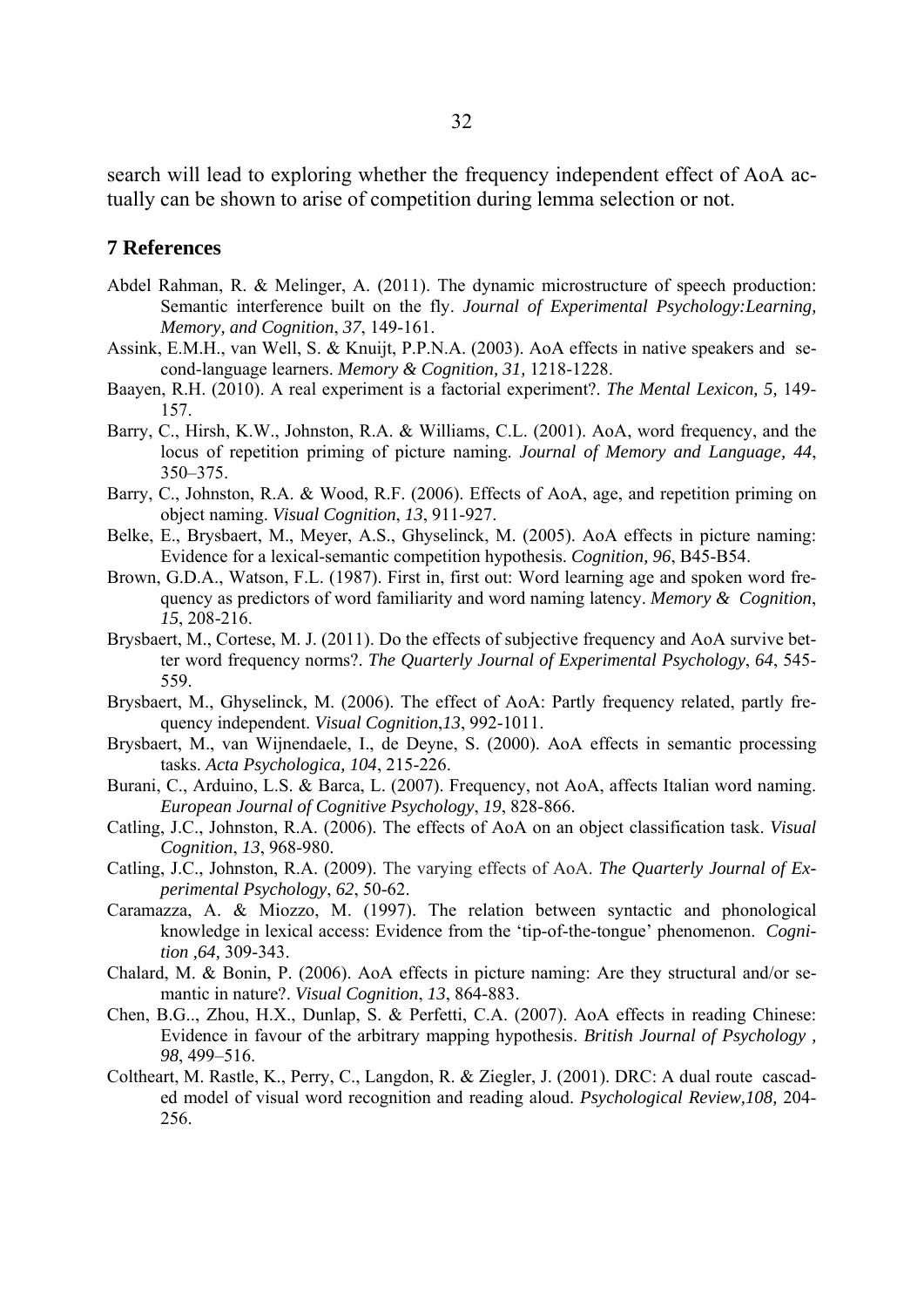- Cortese, M.J. & Khanna, M.M. (2007). AoA predicts naming and lexical-decision performance above and beyond 22 other predictor variables: An analysis of 2,342 words. *The Quartely Journal of Experimental Psychology , 60*, 1072–1082.
- Cuetos, F., Herrera, E. & Ellis, A.W. (2010). Impaired word recognition in Alzheimer's disease: The role of AoA. *Neuropsychologia, 48,* 3329-3334.
- Damian, M. F., Vigliocco, G., & Levelt, W. J. M. (2001). Effects of semantic context in the naming of pictures and words. *Cognition, 81,* B77-B86.
- Dell, G. S. & O'Seaghdha, P. G. (1991). Mediated and convergent lexical priming: A comment on Levelt et al. (1991). *Psychological Review, 98,* 604-614.
- Ellis, A.W., Lambon Ralph, M.A. (2000). AoA effects in adult lexical processing reflect loss of plasticity in maturing systems: Insights from connectionist networks. *Journal of Experimental Psychology: Learning, Memory, and Cognition*, *26*, 1103-1123.
- Funnell, E., Hughes, D. & Woodcock, J. (2006). AoA for naming and knowing: A new hypothesis. *The Quarterly Journal of Experimental Psychology, 59*, 268–295.
- Francis, W., & Kučera, H. (1982*). Frequency analysis of English usage: Lexicon and grammar.* Boston: Houghton Mifflin.
- Ghyselinck, M., Custers, R. & Brysbaert, M. (2004). The effect of AoA in visual word processing: Further evidence for the semantic hypothesis. *Journal of Experimental Psychology: Learning, Memory, and Cognition, 30*, 550-554.
- Gilhooly, K.J. & Gilhooly, M.J.M. (1980). The validity of AoA ratings. *British Journal of Psychology*, *71*, 105-110.
- Gullick, M.M. & Juhasz, B.J. (2008). AoA's effect on memory for semantically associated word pairs. *The Quarterly Journal of Experimental Psychology, 61,* 1177-1185.
- Hernandez, A. E. & Li, P. (2007). AoA: Its neural and computational mechanisms. *Psychological Bulletin,. 133*, 638–650.
- Hills, T.T., Maouene, J., Riordan, B. & Smith, L.B. (2010). The associative structure of language: Contextual diversity in early word learning. *Journal of Memory and Language, 63,*  259-273.
- Izura, C., Pérez, M.A., Agallou, E., Wright, V.C., Marín, J., Stadthagen-González, H. & Ellis, A. W. (2011). Age/order of acquisition effects and the cumulative learning of foreign words: A word training study. *Journal of Memory and Language, 64,* 32–58.
- Johnston, R. A. & Barry, C. (2006). AoA and lexical processing. *Visual Cognition, 13,* 789-845.
- Juhasz, B. J. (2005). AoA Effects in Word and Picture Identification. *Psychological Bulletin, 131*, 684–712.
- Juhasz, B.J. & Rayner, K. (2006). The role of AoA and word frequency in reading: Evidence from eye fixation durations. *Visual Cognition, 13*, 846-863.
- Kroll, J. F. & Stewart, E. (1994). Category interference in translation and picture naming: Evidence for asymmetric connections between bilingual memory representations. *Journal of Memory and Language, 33,* 149-174.
- Kučera, H. & Francis, W. H. (1967). *Computational analysis of present-day American English.* Providence, RI: Brown University Press.
- Lambon Ralph, M. A. & Ehsan, S. (2006). AoA effects depend on the mapping between representations and the frequency of occurrence: Empirical and computational evidence. *Visual Cognition, 13*, 928-948.
- Levelt, W. J. M., Roelofs, A., Meyer, A. S. (1999). A theory of lexical access in speech production. *Behavioral and Brain Sciences, 22*, 1-75.